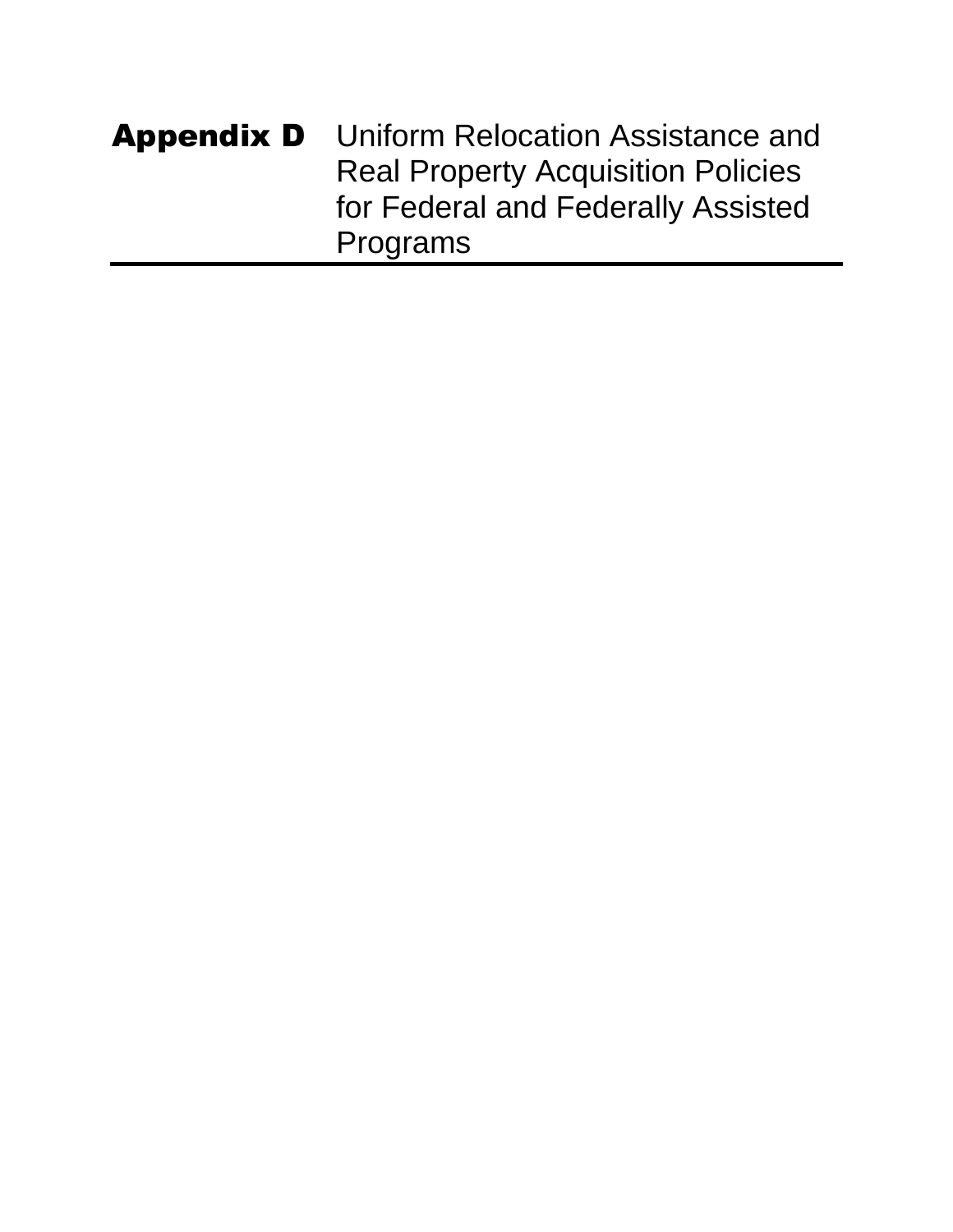#### **42 USC Ch. 61: UNIFORM RELOCATION ASSISTANCE AND REAL PROPERTY ACQUISITION POLICIES FOR FEDERAL AND FEDERALLY ASSISTED PROGRAMS**

**From Title 42—THE PUBLIC HEALTH AND WELFARE**

#### **CHAPTER 61—UNIFORM RELOCATION ASSISTANCE AND REAL PROPERTY ACQUISITION POLICIES FOR FEDERAL AND FEDERALLY ASSISTED PROGRAMS**

SUBCHAPTER I—GENERAL PROVISIONS

Sec. 4601. Definitions. 4602. Effect upon property acquisition. 4603. Additional appropriations for moving costs, relocation benefits and other expenses incurred in acquisition of lands for National Park System; waiver of benefits. 4604. Certification. 4605. Displaced persons not eligible for assistance.

SUBCHAPTER II—UNIFORM RELOCATION ASSISTANCE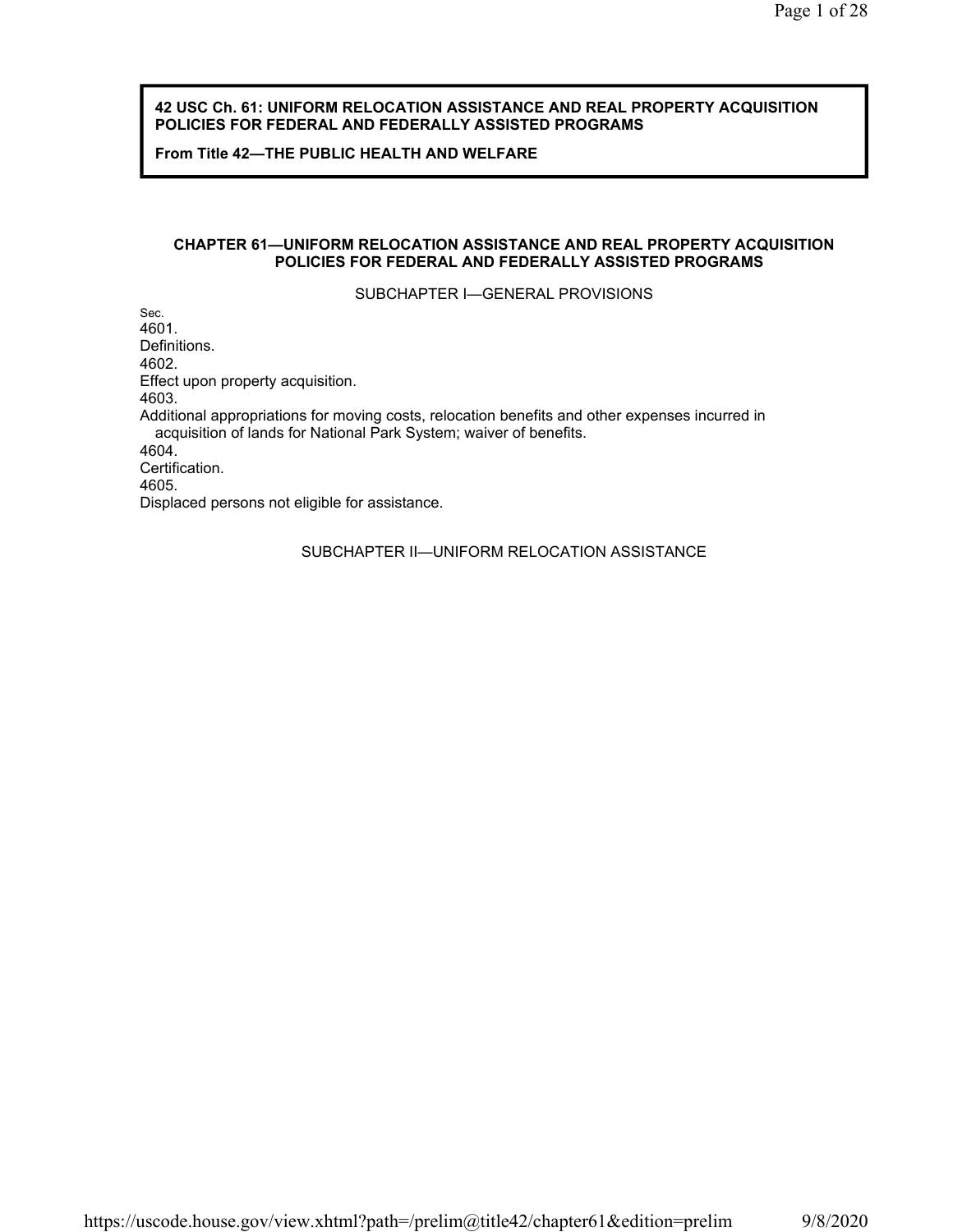SUBCHAPTER III—UNIFORM REAL PROPERTY ACQUISITION POLICY 4621. Declaration of findings and policy. 4622. Moving and related expenses. 4623. Replacement housing for homeowner; mortgage insurance. 4624. Replacement housing for tenants and certain others. 4625. Relocation planning, assistance coordination, and advisory services. 4626. Housing replacement by Federal agency as last resort. 4627. State required to furnish real property incident to Federal assistance (local cooperation). 4628. State acting as agent for Federal program. 4629. Public works programs and projects of District of Columbia government and Washington Metropolitan Area Transit Authority. 4630. Requirements for relocation payments and assistance of federally assisted program; assurances of availability of housing. 4631. Federal share of costs. 4632. Administration; relocation assistance in programs receiving Federal financial assistance. 4633. Duties of lead agency. 4634. Agency coordination. 4635. Planning and other preliminary expenses for additional housing. 4636. Payments not to be considered as income for revenue purposes or for eligibility for assistance under Social Security Act or other Federal law. 4637. Repealed. 4638. Transfers of surplus property. 4651. Uniform policy on real property acquisition practices. 4652. Buildings, structures, and improvements. 4653. Expenses incidental to transfer of title to United States. 4654. Litigation expenses. 4655. Requirements for uniform land acquisition policies; payments of expenses incidental to transfer of real property to State; payment of litigation expenses in certain cases.

#### **SUBCHAPTER I—GENERAL PROVISIONS**

# **§4601. Definitions**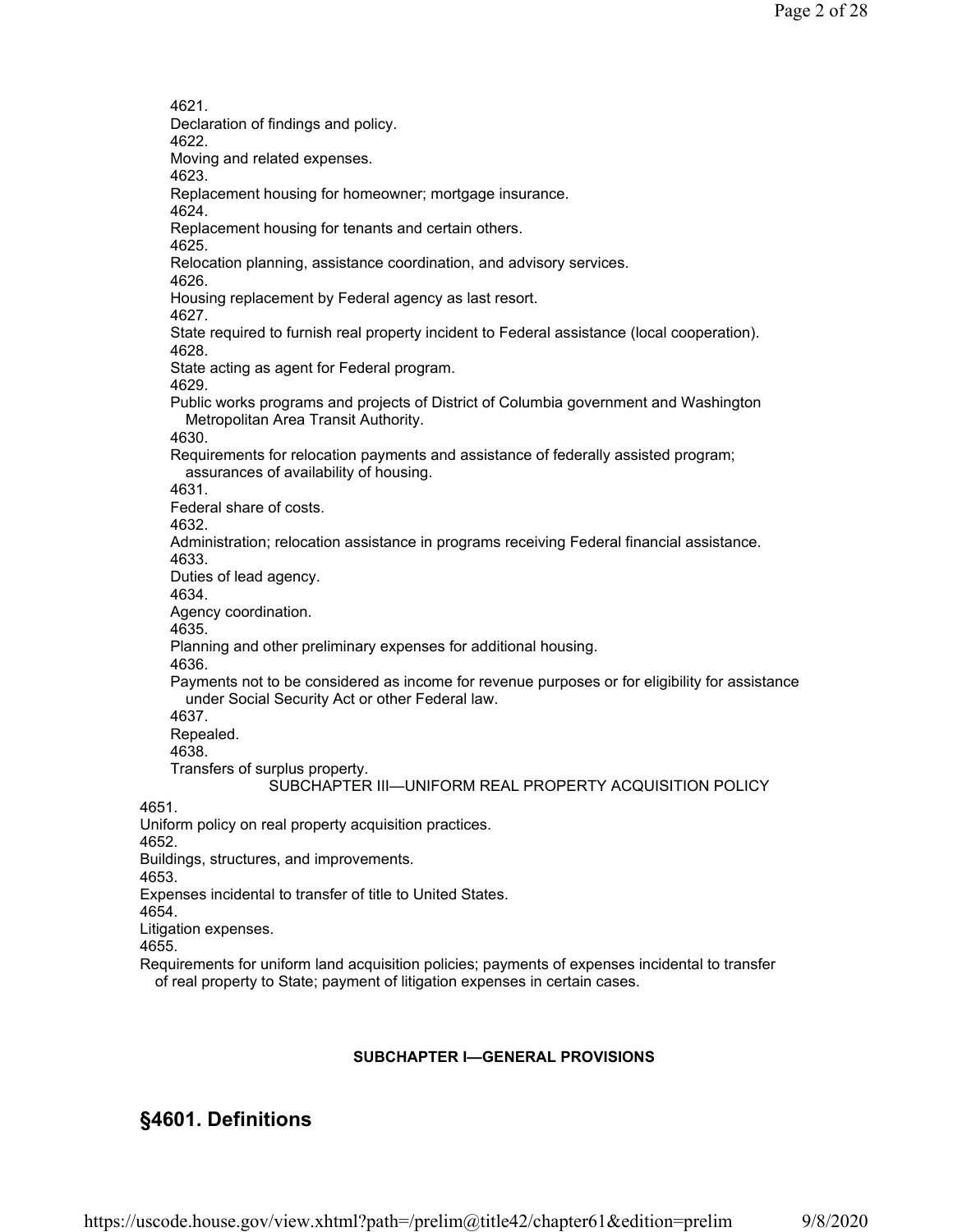As used in this chapter—

(1) The term "Federal agency" means any department, agency, or instrumentality in the executive branch of the Government, any wholly owned Government corporation, the Architect of the Capitol, the Federal Reserve banks and branches thereof, and any person who has the authority to acquire property by eminent domain under Federal law.

(2) The term "State" means any of the several States of the United States, the District of Columbia, the Commonwealth of Puerto Rico, any territory or possession of the United States, the Trust Territory of the Pacific Islands, and any political subdivision thereof.

(3) The term "State agency" means any department, agency, or instrumentality of a State or of a political subdivision of a State, any department, agency, or instrumentality of 2 or more States or of 2 or more political subdivisions of a State or States, and any person who has the authority to acquire property by eminent domain under State law.

(4) The term "Federal financial assistance" means a grant, loan, or contribution provided by the United States, except any Federal guarantee or insurance, any interest reduction payment to an individual in connection with the purchase and occupancy of a residence by that individual, and any annual payment or capital loan to the District of Columbia.

(5) The term "person" means any individual, partnership, corporation, or association.

(6)(A) The term "displaced person" means, except as provided in subparagraph (B)—

(i) any person who moves from real property, or moves his personal property from real property—

(I) as a direct result of a written notice of intent to acquire or the acquisition of such real property in whole or in part for a program or project undertaken by a Federal agency or with Federal financial assistance; or

(II) on which such person is a residential tenant or conducts a small business, a farm operation, or a business defined in paragraph (7)(D), as a direct result of rehabilitation, demolition, or such other displacing activity as the lead agency may prescribe, under a program or project undertaken by a Federal agency or with Federal financial assistance in any case in which the head of the displacing agency determines that such displacement is permanent; and

(ii) solely for the purposes of sections 4622(a) and (b) and 4625 of this title, any person who moves from real property, or moves his personal property from real property—

(I) as a direct result of a written notice of intent to acquire or the acquisition of other real property, in whole or in part, on which such person conducts a business or farm operation, for a program or project undertaken by a Federal agency or with Federal financial assistance; or

(II) as a direct result of rehabilitation, demolition, or such other displacing activity as the lead agency may prescribe, of other real property on which such person conducts a business or a farm operation, under a program or project undertaken by a Federal agency or with Federal financial assistance where the head of the displacing agency determines that such displacement is permanent.

(B) The term "displaced person" does not include—

(i) a person who has been determined, according to criteria established by the head of the lead agency, to be either in unlawful occupancy of the displacement dwelling or to have occupied such dwelling for the purpose of obtaining assistance under this chapter;

(ii) in any case in which the displacing agency acquires property for a program or project, any person (other than a person who was an occupant of such property at the time it was acquired) who occupies such property on a rental basis for a short term or a period subject to termination when the property is needed for the program or project.

(7) The term "business" means any lawful activity, excepting a farm operation, conducted primarily— (A) for the purchase, sale, lease and rental of personal and real property, and for the manufacture,

processing, or marketing of products, commodities, or any other personal property;

(B) for the sale of services to the public;

(C) by a nonprofit organization; or

(D) solely for the purposes of section 4622 of this title, for assisting in the purchase, sale, resale, manufacture, processing, or marketing of products, commodities, personal property, or services by the erection and maintenance of an outdoor advertising display or displays, whether or not such display or displays are located on the premises on which any of the above activities are conducted.

(8) The term "farm operation" means any activity conducted solely or primarily for the production of one or more agricultural products or commodities, including timber, for sale or home use, and customarily producing such products or commodities in sufficient quantity to be capable of contributing materially to the operator's support.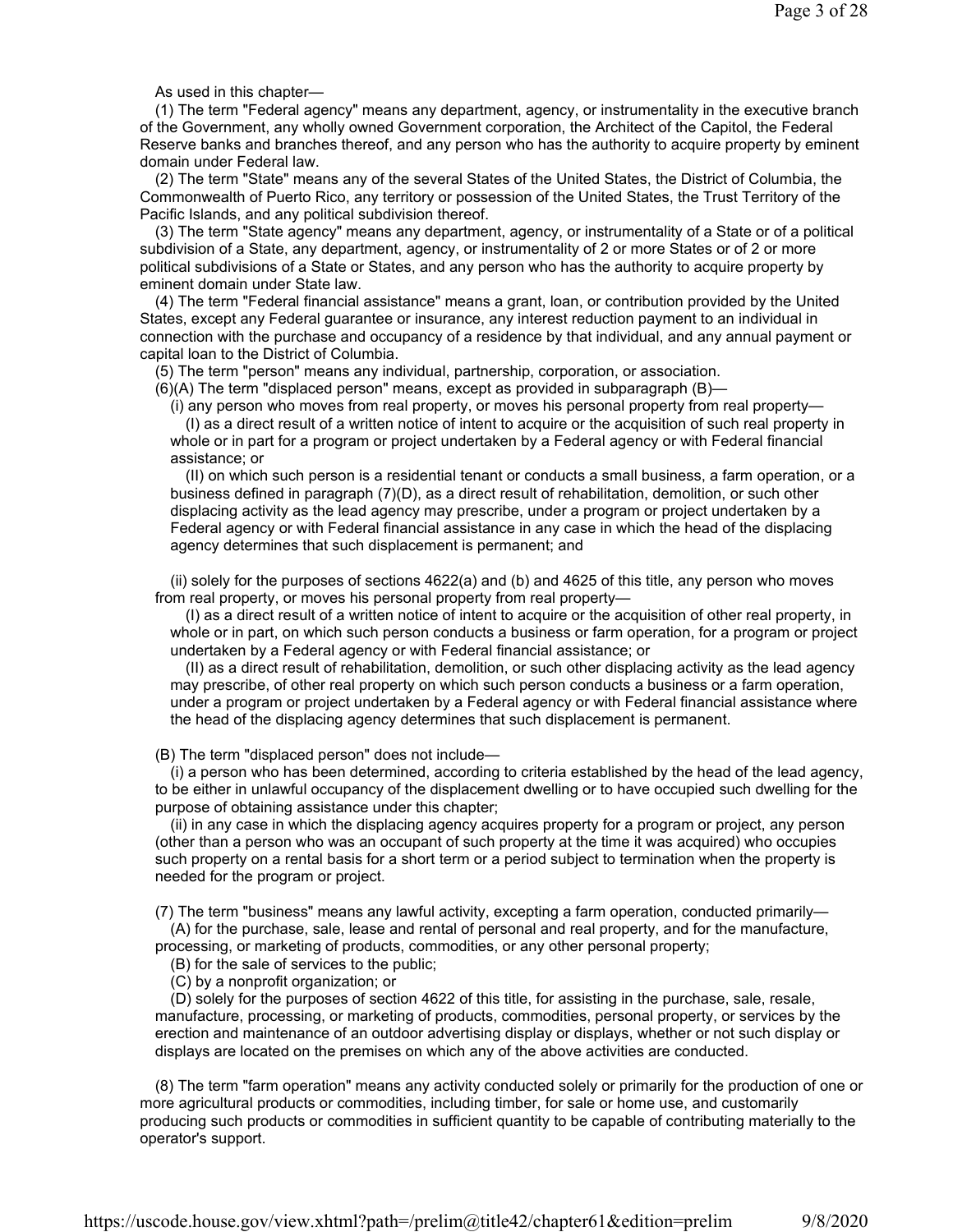(9) The term "mortgage" means such classes of liens as are commonly given to secure advances on, or the unpaid purchase price of, real property, under the laws of the State in which the real property is located, together with the credit instruments, if any, secured thereby.

(10) The term "comparable replacement dwelling" means any dwelling that is (A) decent, safe, and sanitary; (B) adequate in size to accommodate the occupants; (C) within the financial means of the displaced person; (D) functionally equivalent; (E) in an area not subject to unreasonable adverse environmental conditions; and (F) in a location generally not less desirable than the location of the displaced person's dwelling with respect to public utilities, facilities, services, and the displaced person's place of employment.

(11) The term "displacing agency" means any Federal agency carrying out a program or project, and any State, State agency, or person carrying out a program or project with Federal financial assistance, which causes a person to be a displaced person.

(12) The term "lead agency" means the Department of Transportation.

(13) The term "appraisal" means a written statement independently and impartially prepared by a qualified appraiser setting forth an opinion of defined value of an adequately described property as of a specific date, supported by the presentation and analysis of relevant market information.

(Pub. L. 91–646, title I, §101, Jan. 2, 1971, 84 Stat. 1894; Pub. L. 100–17, title IV, §402, Apr. 2, 1987, 101 Stat. 246.)

### **REFERENCES IN TEXT**

This chapter, referred to in introductory provision and par.  $(6)(B)(i)$ , was in the original "this Act", meaning Pub. L. 91–646, Jan. 2, 1971, 84 Stat. 1894, known as the Uniform Relocation Assistance and Real Property Acquisition Policies Act of 1970, which is classified principally to this chapter. For complete classification of this Act to the Code, see Short Title note set out below and Tables.

## **AMENDMENTS**

**1987**—Par. (1). Pub. L. 100–17, §402(a), amended par. (1) generally. Prior to amendment, par. (1) read as follows: "The term 'Federal agency' means any department, agency, or instrumentality in the executive branch of the Government (except the National Capital Housing Authority), any wholly owned Government corporation (except the District of Columbia Redevelopment Land Agency), and the Architect of the Capitol, the Federal Reserve banks and branches thereof."

Par. (3). Pub. L. 100–17, §402(b), amended par. (3) generally. Prior to amendment, par. (3) read as follows: "The term 'State agency' means the National Capital Housing Authority, the District of Columbia Redevelopment Land Agency, and any department, agency, or instrumentality of a State or of a political subdivision of a State, or any department, agency, or instrumentality of two or more States or of two or more political subdivisions of a State or States."

Par. (4). Pub. L. 100–17, §402(c), inserted ", any interest reduction payment to an individual in connection with the purchase and occupancy of a residence by that individual," after "insurance".

Par. (6). Pub. L. 100–17, §402(d), amended par. (6) generally. Prior to amendment, par. (6) read as follows: "The term 'displaced person' means any person who, on or after January 2, 1971, moves from real property, or moves his personal property from real property, as a result of the acquisition of such real property, in whole or in part, or as the result of the written order of the acquiring agency to vacate real property, for a program or project undertaken by a Federal agency, or with Federal financial assistance; and solely for the purposes of sections 4622(a) and (b) and 4625 of this title, as a result of the acquisition of or as the result of the written order of the acquiring agency to vacate other real property, on which such person conducts a business or farm operation, for such program or project."

Par. (7)(D). Pub. L. 100–17, §402(f), substituted "section 4622" for "section 4622(a)". Pars. (10) to (13). Pub. L. 100–17, §402(e), added pars. (10) to (13).

# **EFFECTIVE DATE OF 1987 AMENDMENT**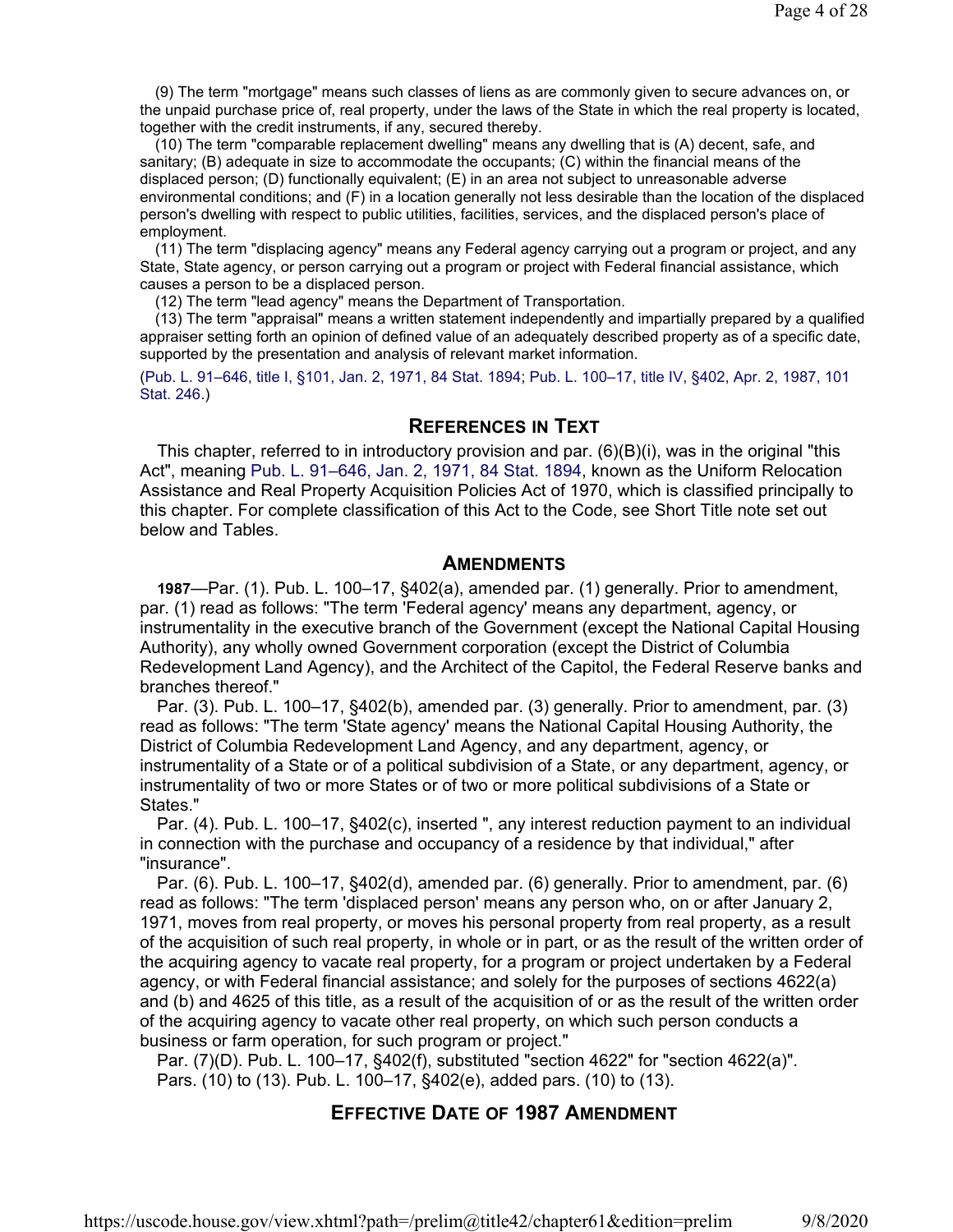Pub. L. 100–17, title IV, §418, Apr. 2, 1987, 101 Stat. 256, provided that: "The amendment made by section 412 of this title [amending section 4633 of this title] (to the extent such amendment prescribes authority to develop, publish, and issue regulations) shall take effect on the date of the enactment of this title [Apr. 2, 1987]. This title and the amendments made by this title [enacting section 4604 of this title, amending this section and sections 4621 to 4626, 4630, 4631, 4633, 4636, 4638, 4651, and 4655 of this title, repealing sections 4634 and 4637 of this title, and enacting provisions set out as a note under this section] (other than the amendment made by section 412 to such extent) shall take effect on the effective date provided in such regulations but not later than 2 years after such date of enactment."

### **EFFECTIVE DATE**

Pub. L. 91–646, title II, §221, Jan. 2, 1971, 84 Stat. 1904, provided that: "(a) Except as provided in subsections (b) and (c) of this section, this Act and the amendments made by this Act [see Short Title note below] shall take effect on the date of its enactment [Jan. 2, 1971].

"(b) Until July 1, 1972, sections 210 and 305 [sections 4630 and 4655 of this title] shall be applicable to a State only to the extent that such State is able under its laws to comply with such sections. After July 1, 1972, such sections [sections 4630 and 4655 of this title] shall be completely applicable to all States.

"(c) The repeals made by paragraphs (4) [repealing section 1606(b) of former Title 49, Transportation], (5) [repealing section 1465 of this title], (6) [repealing section 1415(7)(b)(iii) and (8) second sentence of this title], (8) [repealing section 3074 of this title], (9) [repealing section 3307(b), (c) of this title], (10) [repealing chapter 5 (sections 501–511) of Title 23, Highways], (11) [repealing provisions set out as notes under sections 501 and 510 of Title 23], and (12) of section 220(a) of this title and section 306 of title III [repealing sections 3071 to 3073 of this title, section 141 of Title 23, and section 596 of Title 33, Navigation and Navigable Waters] shall not apply to any State so long as sections 210 and 305 [sections 4630 and 4655 of this title] are not applicable in such State."

## **SHORT TITLE OF 1987 AMENDMENT**

Pub. L. 100–17, title IV, §401, Apr. 2, 1987, 101 Stat. 246, provided that: "This title [enacting section 4604 of this title, amending this section and sections 4621 to 4626, 4630, 4631, 4633, 4636, 4638, 4651, and 4655 of this title, repealing sections 4634 and 4637 of this title, and enacting provisions set out as a note under this section] may be cited as the 'Uniform Relocation Act Amendments of 1987'."

#### **SHORT TITLE**

Pub. L. 91–646, §1, Jan. 2, 1971, 84 Stat. 1894, provided: "That this Act [enacting this chapter, amending sections 1415, 2473, and 3307 of this title and section 1606 of former Title 49, Transportation, repealing sections 1465 and 3071 to 3074 of this title, section 2680 of Title 10, Armed Forces, sections 141 and 501 to 512 of Title 23, Highways, section 596 of Title 33, Navigation and Navigable Waters, sections 1231 to 1234 of Title 43, Public Lands, and enacting provisions set out as notes under this section and sections 4621 and 4651 of this title, and repealing provisions set out as notes under sections 501 and 510 of Title 23] may be cited as the 'Uniform Relocation Assistance and Real Property Acquisition Policies Act of 1970'."

## **TERMINATION OF TRUST TERRITORY OF THE PACIFIC ISLANDS**

For termination of Trust Territory of the Pacific Islands, see note set out preceding section 1681 of Title 48, Territories and Insular Possessions.

## **WILLING SELLERS CONSIDERED DISPLACED PERSONS**

Pub. L. 111–8, div. E, title I, Mar. 11, 2009, 123 Stat. 710, provided that: "For fiscal year 2009 and hereafter, a willing seller from whom the Service acquires title to real property may be considered a 'displaced person' for purposes of the Uniform Relocation Assistance and Real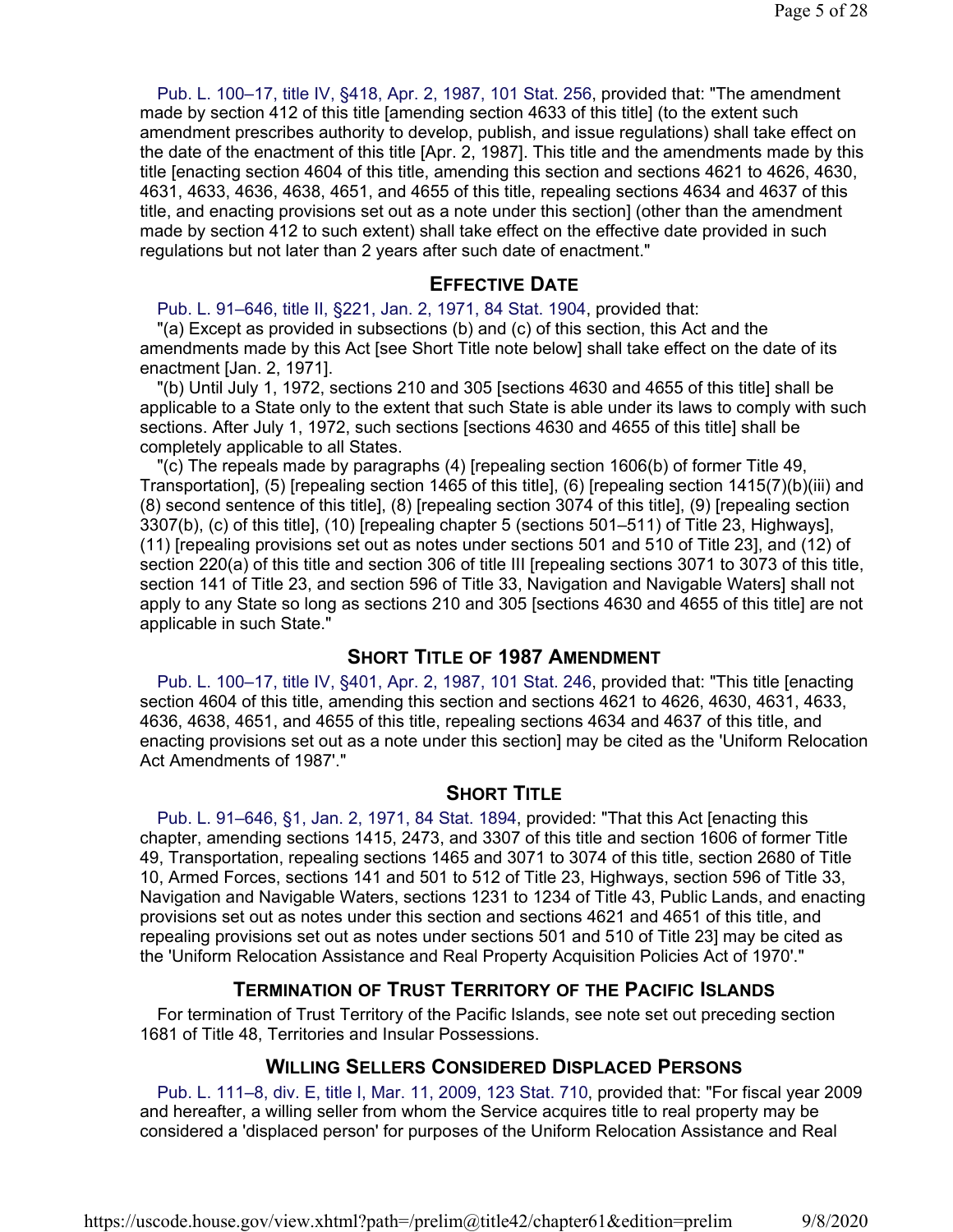Property Acquisition Policy Act [probably means the Uniform Relocation Assistance and Real Property Acquisition Policies Act of 1970, 42 U.S.C. 4601 et seq.] and its implementing regulations, whether or not the Service has the authority to acquire such property by eminent domain."

# **TREATMENT OF REAL PROPERTY BUYOUT PROGRAMS**

## Pub. L. 103–181, §4, Dec. 3, 1993, 107 Stat. 2055, provided that:

"(a) Inapplicability of URA.—The purchase of any real property under a qualified buyout program shall not constitute the making of Federal financial assistance available to pay all or part of the cost of a program or project resulting in the acquisition of real property or in any owner of real property being a displaced person (within the meaning of the Uniform Relocation Assistance and Real Property Acquisition Policies Act of 1970 [42 U.S.C. 4601 et seq.]).

"(b) Definition of 'Qualified Buyout Program'.—For purposes of this section, the term 'qualified buyout program' means any program that—

"(1) provides for the purchase of only property damaged by the major, widespread flooding in the Midwest during 1993;

"(2) provides for such purchase solely as a result of such flooding;

"(3) provides for such acquisition without the use of the power of eminent domain and notification to the seller that acquisition is without the use of such power;

"(4) is carried out by or through a State or unit of general local government; and

"(5) is being assisted with amounts made available for—

"(A) disaster relief by the Federal Emergency Management Agency; or

"(B) other Federal financial assistance programs."

[For transfer of all functions, personnel, assets, components, authorities, grant programs, and liabilities of the Federal Emergency Management Agency, including the functions of the Under Secretary for Federal Emergency Management relating thereto, to the Federal Emergency Management Agency, see section 315(a)(1) of Title 6, Domestic Security.]

[For transfer of functions, personnel, assets, and liabilities of the Federal Emergency Management Agency, including the functions of the Director of the Federal Emergency Management Agency relating thereto, to the Secretary of Homeland Security, and for treatment of related references, see former section 313(1) and sections 551(d), 552(d), and 557 of Title 6, Domestic Security, and the Department of Homeland Security Reorganization Plan of November 25, 2002, as modified, set out as a note under section 542 of Title 6.]

# **§4602. Effect upon property acquisition**

(a) The provisions of section 4651 of this title create no rights or liabilities and shall not affect the validity of any property acquisitions by purchase or condemnation.

(b) Nothing in this chapter shall be construed as creating in any condemnation proceedings brought under the power of eminent domain, any element of value or of damage not in existence immediately prior to January 2, 1971.

(Pub. L. 91–646, title I, §102, Jan. 2, 1971, 84 Stat. 1895.)

# **REFERENCES IN TEXT**

This chapter, referred to in subsec. (b), was in the original "this Act", meaning Pub. L. 91–646, Jan. 2, 1971, 84 Stat. 1894, known as the Uniform Relocation Assistance and Real Property Acquisition Policies Act of 1970, which is classified principally to this chapter. For complete classification of this Act to the Code, see Short Title note set out under section 4601 of this title and Tables.

# **§4603. Additional appropriations for moving costs, relocation benefits and other expenses incurred in acquisition of lands for National Park**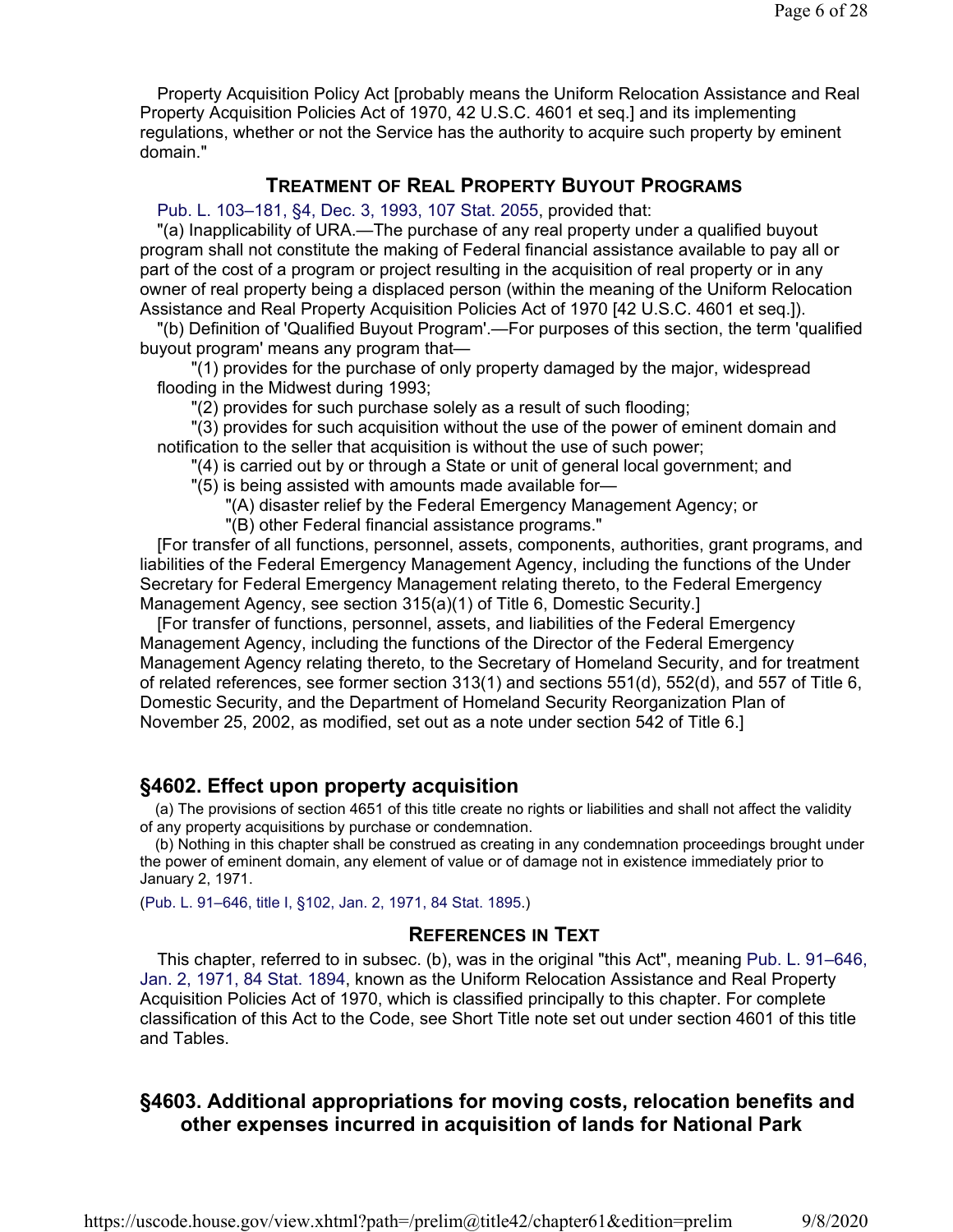# **System; waiver of benefits**

(a) In all instances where authorizations of appropriations for the acquisition of lands for the National Park System enacted prior to January 9, 1971, do not include provisions therefor, there are authorized to be appropriated such additional sums as may be necessary to provide for moving costs, relocation benefits, and other expenses incurred pursuant to the applicable provisions of the Uniform Relocation Assistance and Real Property Acquisition Policies Act of 1970 (Public Law 91–646; 84 Stat. 1894). There are also authorized to be appropriated not to exceed \$8,400,000 in addition to those authorized in Public Law 92– 272 (86 Stat. 120) to provide for such moving costs, relocation benefits, and other related expenses in connection with the acquisition of lands authorized by Public Law 92–272.

(b) Whenever an owner of property elects to retain a right of use and occupancy pursuant to any statute authorizing the acquisition of property for purposes of a unit of the National Park System, such owner shall be deemed to have waived any benefits under sections 4623, 4624, 4625, and 4626 of this title, and for the purposes of those sections such owner shall not be considered a displaced person as defined in section 4601(6) of this title.

(Pub. L. 93–477, title IV, §405, Oct. 26, 1974, 88 Stat. 1448.)

# **REFERENCES IN TEXT**

The Uniform Relocation Assistance and Real Property Acquisition Policies Act of 1970, referred to in subsec. (a), is Pub. L. 91–646, Jan. 2, 1971, 84 Stat. 1894, which is classified principally to this chapter. For complete classification of this Act to the Code, see Short Title note set out under section 4601 of this title and Tables.

Public Law 92–272, referred to in subsec. (a), is Pub. L. 92–272, Apr. 11, 1972, 86 Stat. 120, which to the extent classified to the Code, amended sections 284b, 428m, 459f–10, 460m–1, 460m–7 and 460t–4 of Title 16, Conservation, and amended a provision set out as a note under section 450ll of Title 16. For complete classification of this Act to the Code, see Tables.

# **CODIFICATION**

Section was not enacted as part of the Uniform Relocation Assistance and Real Property Acquisition Policies Act of 1970 which comprises this chapter.

# **§4604. Certification**

#### **(a) Acceptance of State agency certification**

Notwithstanding sections 4630 and 4655 of this title, the head of a Federal agency may discharge any of his responsibilities under this chapter by accepting a certification by a State agency that it will carry out such responsibility, if the head of the lead agency determines that such responsibility will be carried out in accordance with State laws which will accomplish the purpose and effect of this chapter.

#### **(b) Promulgation of regulations; notice and comment; consultation with local governments**

(1) The head of the lead agency shall issue regulations to carry out this section.

(2) Repealed. Pub. L. 104–66, title I, §1121(f), Dec. 21, 1995, 109 Stat. 724.

(3) Before making a determination regarding any State law under subsection (a) of this section, the head of the lead agency shall provide interested parties with an opportunity for public review and comment. In particular, the head of the lead agency shall consult with interested local general purpose governments within the State on the effects of such State law on the ability of local governments to carry out their responsibilities under this chapter.

#### **(c) Effect of noncompliance with certification or with applicable law**

(1) The head of a Federal agency may withhold his approval of any Federal financial assistance to or contract or cooperative agreement with any displacing agency found by the Federal agency to have failed to comply with the laws described in subsection (a) of this section.

(2) After consultation with the head of the lead agency, the head of a Federal agency may rescind his acceptance of any certification under this section, in whole or in part, if the State agency fails to comply with such certification or with State law.

(Pub. L. 91–646, title I, §103, as added Pub. L. 100–17, title IV, §403, Apr. 2, 1987, 101 Stat. 248; amended Pub. L. 104–66, title I, §1121(f), Dec. 21, 1995, 109 Stat. 724.)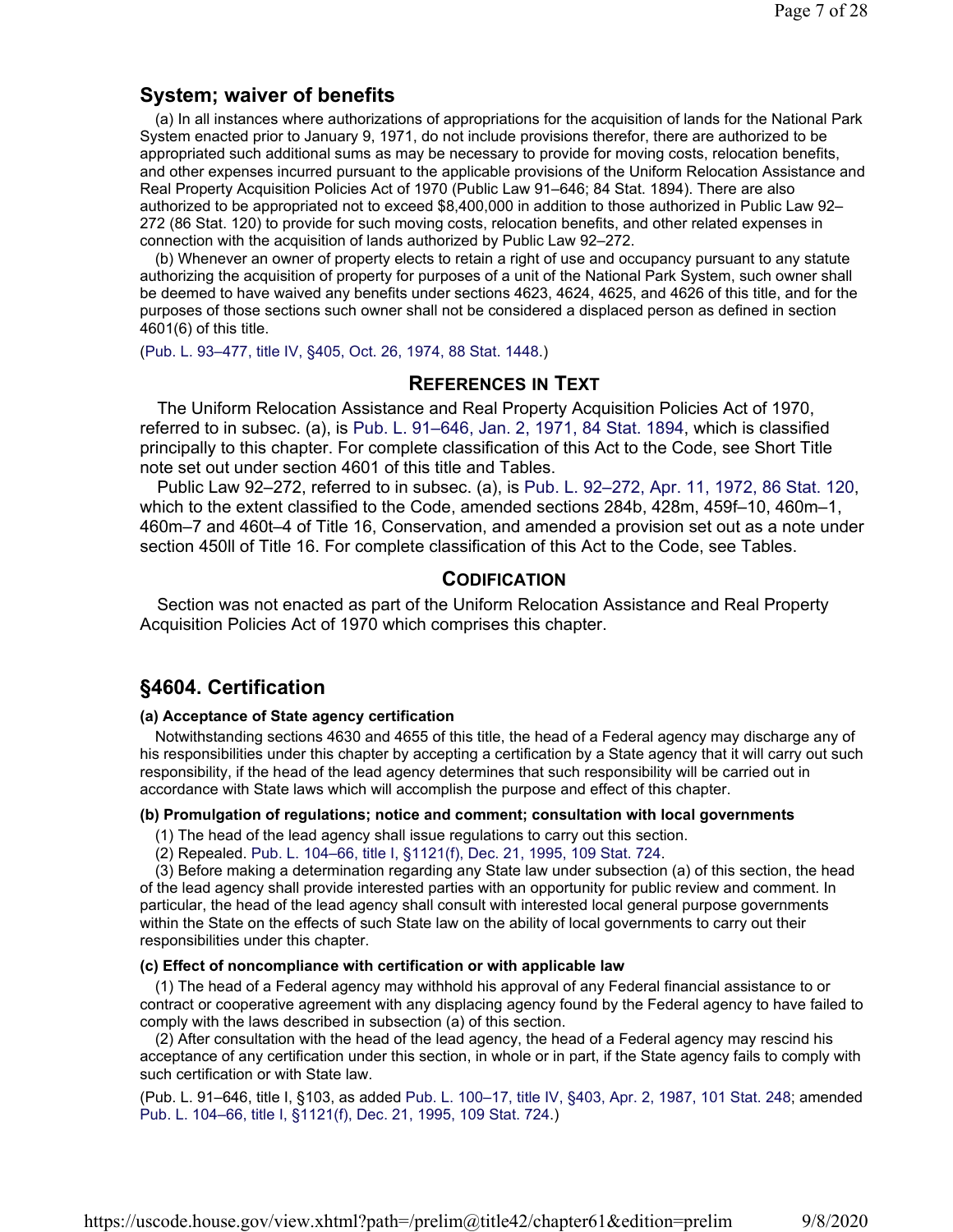## **REFERENCES IN TEXT**

This chapter, referred to in subsecs. (a) and (b)(3), was in the original "this Act", meaning Pub. L. 91–646, Jan. 2, 1971, 84 Stat. 1894, known as the Uniform Relocation Assistance and Real Property Acquisition Policies Act of 1970, which is classified principally to this chapter. For complete classification of this Act to the Code, see Short Title note set out under section 4601 of this title and Tables.

## **AMENDMENTS**

**1995**—Subsec. (b)(2). Pub. L. 104–66 struck out par. (2) which read as follows: "The head of the lead agency shall, in coordination with other Federal agencies, monitor from time to time, and report biennially to the Congress on, State agency implementation of this section. A State agency shall make available any information required for such purpose."

## **EFFECTIVE DATE**

Section effective on effective date provided in regulations promulgated under section 4633 of this title (as amended by section 412 of Pub. L. 100–17), but not later than 2 years after Apr. 2, 1987, see section 418 of Pub. L. 100–17, set out as an Effective Date of 1987 Amendment note under section 4601 of this title.

# **§4605. Displaced persons not eligible for assistance**

#### **(a) In general**

Except as provided in subsection (c), a displaced person shall not be eligible to receive relocation payments or any other assistance under this chapter if the displaced person is an alien not lawfully present in the United States.

#### **(b) Determinations of eligibility**

#### **(1) Promulgation of regulations**

Not later than 1 year after November 21, 1997, after providing notice and an opportunity for public comment, the head of the lead agency shall promulgate regulations to carry out subsection (a).

#### **(2) Contents of regulations**

Regulations promulgated under paragraph (1) shall—

(A) prescribe the processes, procedures, and information that a displacing agency must use in determining whether a displaced person is an alien not lawfully present in the United States;

(B) prohibit a displacing agency from discriminating against any displaced person;

(C) ensure that each eligibility determination is fair and based on reliable information; and

(D) prescribe standards for a displacing agency to apply in making determinations relating to exceptional and extremely unusual hardship under subsection (c).

#### **(c) Exceptional and extremely unusual hardship**

If a displacing agency determines by clear and convincing evidence that a determination of the ineligibility of a displaced person under subsection (a) would result in exceptional and extremely unusual hardship to an individual who is the displaced person's spouse, parent, or child and who is a citizen of the United States or an alien lawfully admitted for permanent residence in the United States, the displacing agency shall provide relocation payments and other assistance to the displaced person under this chapter if the displaced person would be eligible for the assistance but for subsection (a).

#### **(d) Limitation on statutory construction**

Nothing in this section affects any right available to a displaced person under any other provision of Federal or State law.

(Pub. L. 91–646, title I, §104, as added Pub. L. 105–117, §1, Nov. 21, 1997, 111 Stat. 2384.)

# **REFERENCES IN TEXT**

This chapter, referred to in subsecs. (a) and (c), was in the original "this Act", meaning Pub. L. 91–646, Jan. 2, 1971, 84 Stat. 1894, known as the Uniform Relocation Assistance and Real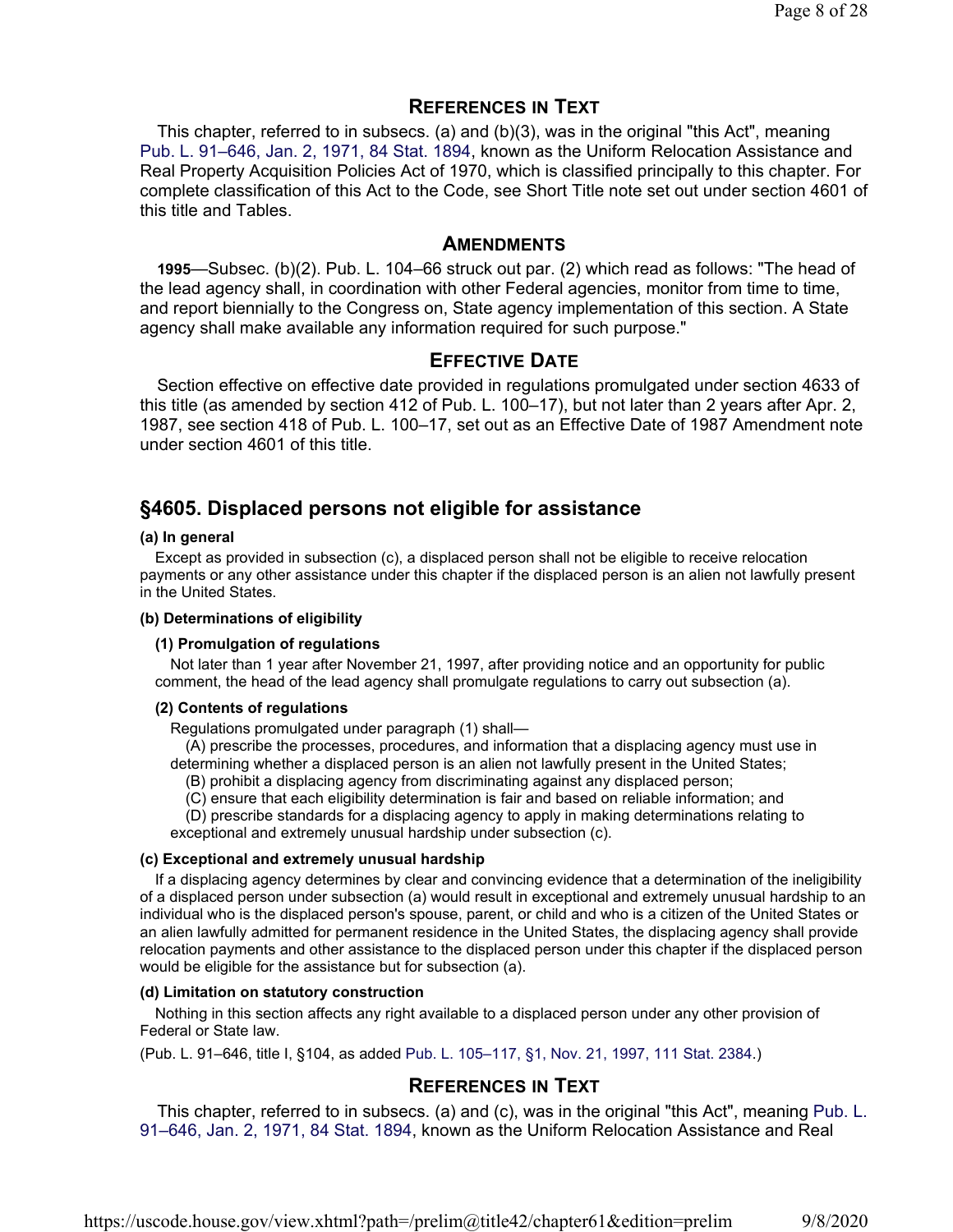Property Acquisition Policies Act of 1970, which is classified principally to this chapter. For complete classification of this Act to the Code, see Short Title note set out under section 4601 of this title and Tables.

#### **SUBCHAPTER II—UNIFORM RELOCATION ASSISTANCE**

# **§4621. Declaration of findings and policy**

#### **(a) Findings**

The Congress finds and declares that—

(1) displacement as a direct result of programs or projects undertaken by a Federal agency or with Federal financial assistance is caused by a number of activities, including rehabilitation, demolition, code enforcement, and acquisition;

(2) relocation assistance policies must provide for fair, uniform, and equitable treatment of all affected persons;

(3) the displacement of businesses often results in their closure;

(4) minimizing the adverse impact of displacement is essential to maintaining the economic and social well-being of communities; and

(5) implementation of this chapter has resulted in burdensome, inefficient, and inconsistent compliance requirements and procedures which will be improved by establishing a lead agency and allowing for State certification and implementation.

#### **(b) Policy**

This subchapter establishes a uniform policy for the fair and equitable treatment of persons displaced as a direct result of programs or projects undertaken by a Federal agency or with Federal financial assistance. The primary purpose of this subchapter is to ensure that such persons shall not suffer disproportionate injuries as a result of programs and projects designed for the benefit of the public as a whole and to minimize the hardship of displacement on such persons.

#### **(c) Congressional intent**

It is the intent of Congress that-

(1) Federal agencies shall carry out this subchapter in a manner which minimizes waste, fraud, and mismanagement and reduces unnecessary administrative costs borne by States and State agencies in providing relocation assistance;

(2) uniform procedures for the administration of relocation assistance shall, to the maximum extent feasible, assure that the unique circumstances of any displaced person are taken into account and that persons in essentially similar circumstances are accorded equal treatment under this chapter;

(3) the improvement of housing conditions of economically disadvantaged persons under this subchapter shall be undertaken, to the maximum extent feasible, in coordination with existing Federal, State, and local governmental programs for accomplishing such goals; and

(4) the policies and procedures of this chapter will be administered in a manner which is consistent with fair housing requirements and which assures all persons their rights under title VIII of the Act of April 11, 1968 (Public Law 90–284), commonly known as the Civil Rights Act of 1968 [42 U.S.C. 3601 et seq.], and title VI of the Civil Rights Act of 1964 [42 U.S.C. 2000d et seq.].

(Pub. L. 91–646, title II, §201, Jan. 2, 1971, 84 Stat. 1895; Pub. L. 100–17, title IV, §404, Apr. 2, 1987, 101 Stat. 248.)

# **REFERENCES IN TEXT**

This chapter, referred to in subsecs. (a)(5) and (c)(2), (4), was in the original "this Act", meaning Pub. L. 91–646, Jan. 2, 1971, 84 Stat. 1894, known as the Uniform Relocation Assistance and Real Property Acquisition Policies Act of 1970, which is classified principally to this chapter. For complete classification of this Act to the Code, see Short Title note set out under section 4601 of this title and Tables.

This subchapter, referred to in subsecs. (b) and  $(c)(1)$ ,  $(3)$ , was in the original "this title", meaning title II of Pub. L. 91–646, Jan. 2, 1971, 84 Stat. 1895, which is classified principally to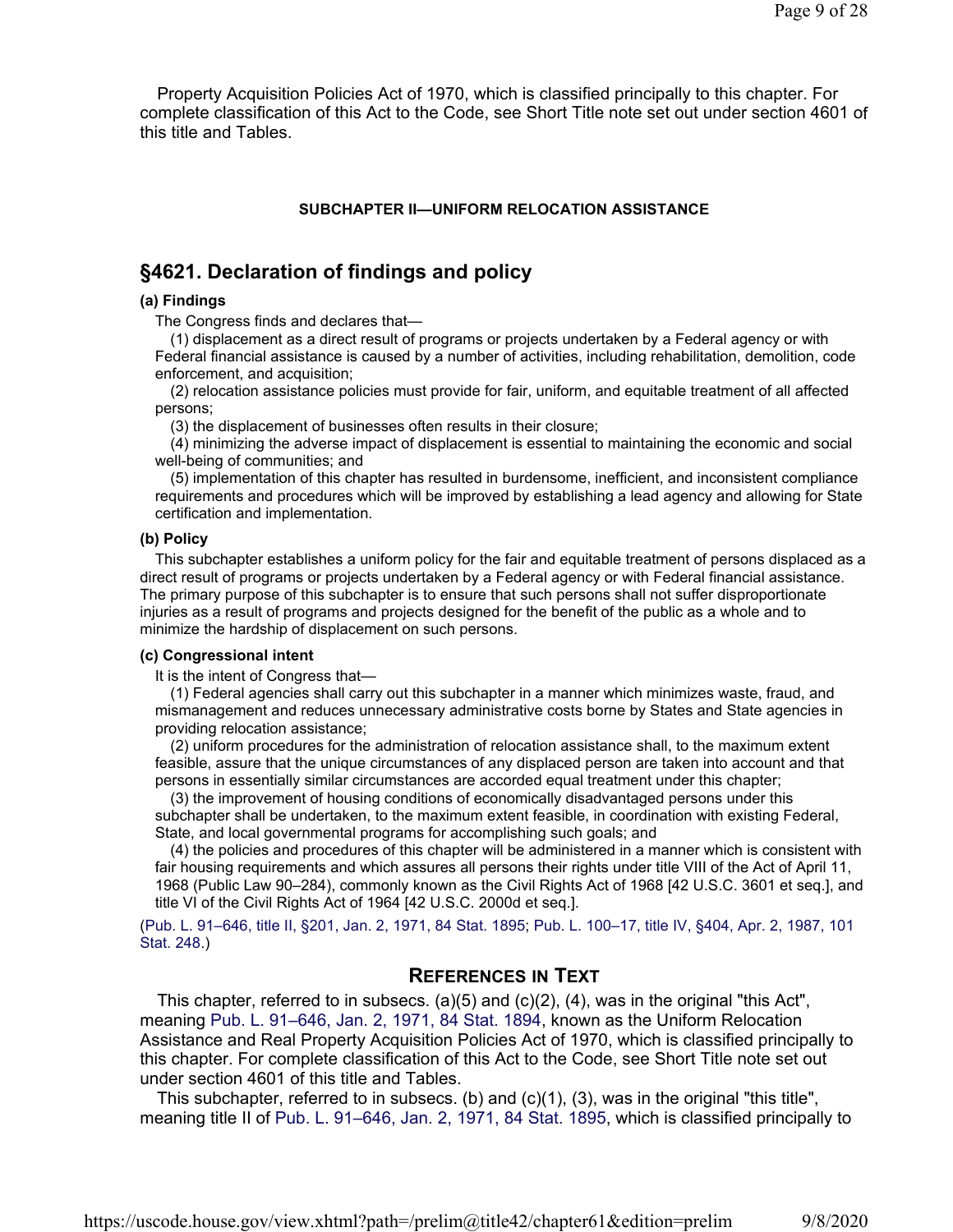this subchapter. For complete classification of title II to the Code, see Tables.

Title VIII of the Act of April 11, 1968 (Public Law 90–284), commonly known as the Civil Rights Act of 1968, referred to in subsec. (c)(4), is title VIII of Pub. L. 90–284, Apr. 11, 1968, 82 Stat. 81, known as the Fair Housing Act, which is classified principally to subchapter I (§3601 et seq.) of chapter 45 of this title. For complete classification of this Act to the Code, see Short Title note set out under section 3601 of this title and Tables.

The Civil Rights Act of 1964, referred to in subsec. (c)(4), is Pub. L. 88–352, July 2, 1964, 78 Stat. 241. Title VI of the Civil Rights Act of 1964 is classified generally to subchapter V (§2000d et seq.) of chapter 21 of this title. For complete classification of this Act to the Code, see Short Title note set out under section 2000a of this title and Tables.

### **AMENDMENTS**

**1987**—Pub. L. 100–17 substituted "Declaration of findings and policy" for "Declaration of policy" in section catchline and amended text generally. Prior to amendment, text read as follows: "The purpose of this subchapter is to establish a uniform policy for the fair and equitable treatment of persons displaced as a result of Federal and federally assisted programs in order that such persons shall not suffer disproportionate injuries as a result of programs designed for the benefit of the public as a whole."

# **EFFECTIVE DATE OF 1987 AMENDMENT**

Amendment by Pub. L. 100–17 effective on effective date provided in regulations promulgated under section 4633 of this title (as amended by section 412 of Pub. L. 100–17), but not later than 2 years after Apr. 2, 1987, see section 418 of Pub. L. 100–17, set out as a note under section 4601 of this title.

# **SAVINGS PROVISION**

Pub. L. 91–646, title II, §220(b), Jan. 2, 1971, 84 Stat. 1903, provided that: "Any rights or liabilities now existing under prior Acts or portions thereof shall not be affected by the repeal of such prior Acts or portions thereof under subsection (a) of this section [repealing sections 1415 (7)(b)(iii), (8) second sentence, 1465, 2473(b)(14), 3074, and 3307(b), (c) of this title, section 2680 of Title 10, Armed Forces, sections 501 to 512 of Title 23, Highways, sections 1231 to 1234 of Title 43, Public Lands, and section 1606(b) of former Title 49, Transportation, and provisions set out as notes under sections 501 and 511 of Title 23]."

# **§4622. Moving and related expenses**

#### **(a) General provision**

Whenever a program or project to be undertaken by a displacing agency will result in the displacement of any person, the head of the displacing agency shall provide for the payment to the displaced person of—

(1) actual reasonable expenses in moving himself, his family, business, farm operation, or other personal property;

(2) actual direct losses of tangible personal property as a result of moving or discontinuing a business or farm operation, but not to exceed an amount equal to the reasonable expenses that would have been required to relocate such property, as determined by the head of the agency;

(3) actual reasonable expenses in searching for a replacement business or farm; and

(4) actual reasonable expenses necessary to reestablish a displaced farm, nonprofit organization, or small business at its new site, but not to exceed \$25,000, as adjusted by regulation, in accordance with section 4633(d) of this title.

#### **(b) Displacement from dwelling; election of payments: expense and dislocation allowance**

Any displaced person eligible for payments under subsection (a) of this section who is displaced from a dwelling and who elects to accept the payments authorized by this subsection in lieu of the payments authorized by subsection (a) of this section may receive an expense and dislocation allowance, which shall be determined according to a schedule established by the head of the lead agency.

#### **(c) Displacement from business or farm operation; election of payments; minimum and maximum**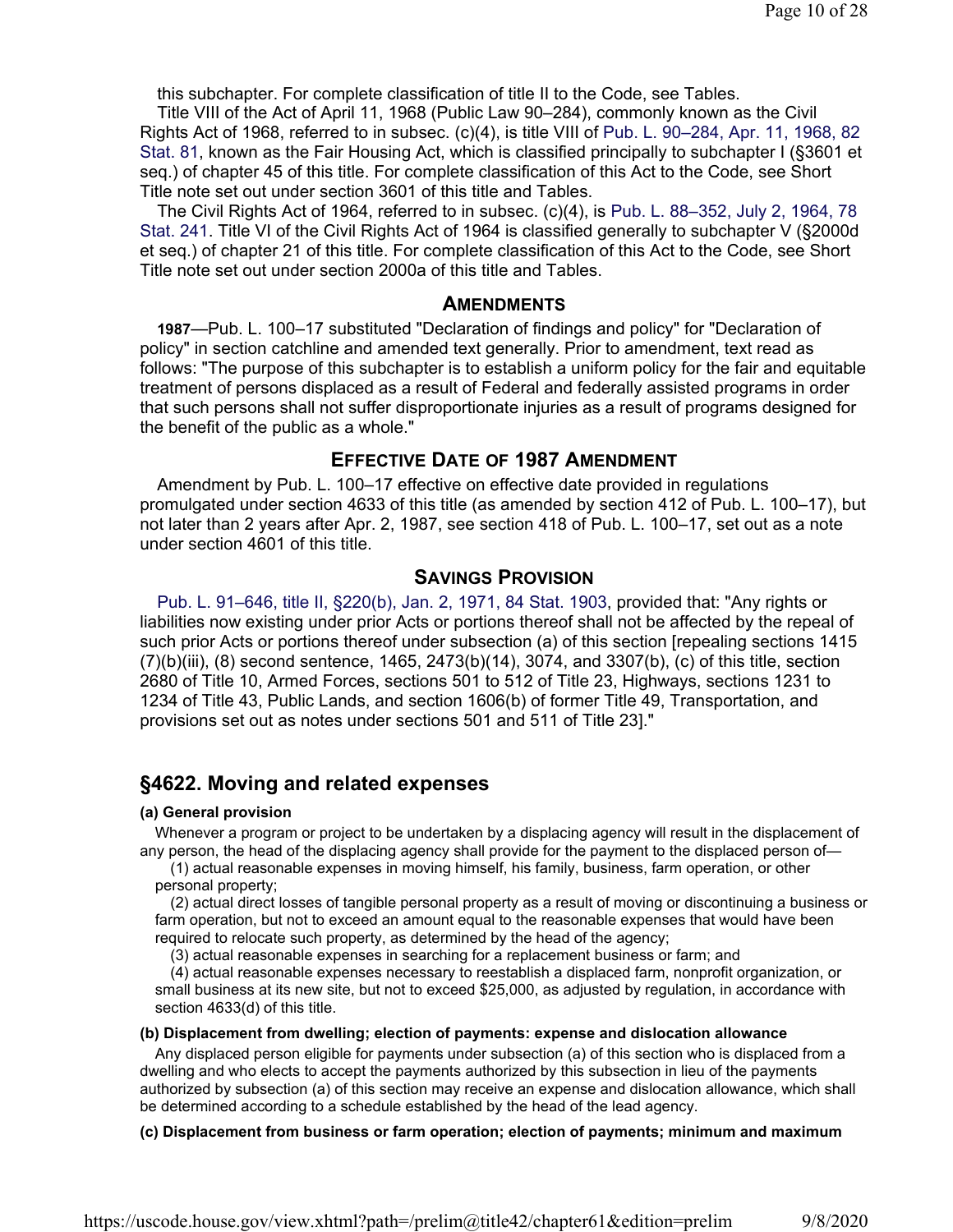#### **amounts; eligibility**

Any displaced person eligible for payments under subsection (a) of this section who is displaced from the person's place of business or farm operation and who is eligible under criteria established by the head of the lead agency may elect to accept the payment authorized by this subsection in lieu of the payment authorized by subsection (a) of this section. Such payment shall consist of a fixed payment in an amount to be determined according to criteria established by the head of the lead agency, except that such payment shall not be less than \$1,000 nor more than \$40,000, as adjusted by regulation, in accordance with section 4633 (d) of this title. A person whose sole business at the displacement dwelling is the rental of such property to others shall not qualify for a payment under this subsection.

#### **(d) Certain utility relocation expenses**

(1) Except as otherwise provided by Federal law—

(A) if a program or project (i) which is undertaken by a displacing agency, and (ii) the purpose of which is not to relocate or reconstruct any utility facility, results in the relocation of a utility facility;

(B) if the owner of the utility facility which is being relocated under such program or project has entered into, with the State or local government on whose property, easement, or right-of-way such facility is located, a franchise or similar agreement with respect to the use of such property, easement, or right-ofway; and

(C) if the relocation of such facility results in such owner incurring an extraordinary cost in connection with such relocation;

the displacing agency may, in accordance with such regulations as the head of the lead agency may issue, provide to such owner a relocation payment which may not exceed the amount of such extraordinary cost (less any increase in the value of the new utility facility above the value of the old utility facility and less any salvage value derived from the old utility facility).

(2) For purposes of this subsection, the term—

(A) "extraordinary cost in connection with a relocation" means any cost incurred by the owner of a utility facility in connection with relocation of such facility which is determined by the head of the displacing agency, under such regulations as the head of the lead agency shall issue—

(i) to be a non-routine relocation expense;

(ii) to be a cost such owner ordinarily does not include in its annual budget as an expense of operation; and

(iii) to meet such other requirements as the lead agency may prescribe in such regulations; and

(B) "utility facility" means—

(i) any electric, gas, water, steam power, or materials transmission or distribution system;

(ii) any transportation system;

(iii) any communications system (including cable television); and

(iv) any fixtures, equipment, or other property associated with the operation, maintenance, or repair of any such system;

located on property which is owned by a State or local government or over which a State or local government has an easement or right-of-way. A utility facility may be publicly, privately, or cooperatively owned.

(Pub. L. 91–646, title II, §202, Jan. 2, 1971, 84 Stat. 1895; Pub. L. 100–17, title IV, §405, Apr. 2, 1987, 101 Stat. 249; Pub. L. 112–141, div. A, title I, §1521(a), July 6, 2012, 126 Stat. 577.)

### **AMENDMENTS**

**2012**—Subsec. (a)(4). Pub. L. 112–141, §1521(a)(1), substituted "\$25,000, as adjusted by regulation, in accordance with section 4633(d) of this title" for "\$10,000".

Subsec. (c). Pub. L. 112–141, §1521(a)(2), substituted "\$40,000, as adjusted by regulation, in accordance with section 4633(d) of this title" for "\$20,000" in second sentence.

**1987**—Subsec. (a). Pub. L. 100–17, §405(a)(1), inserted introductory provisions and struck out former introductory provisions which read as follows: "Whenever the acquisition of real property for a program or project undertaken by a Federal agency in any State will result in the displacement of any person on or after January 2, 1971, the head of such agency shall make a payment to any displaced person, upon proper application as approved by such agency head, for—".

Subsec. (a)(4). Pub. L. 100–17, §405(a)(2)–(4), added par. (4).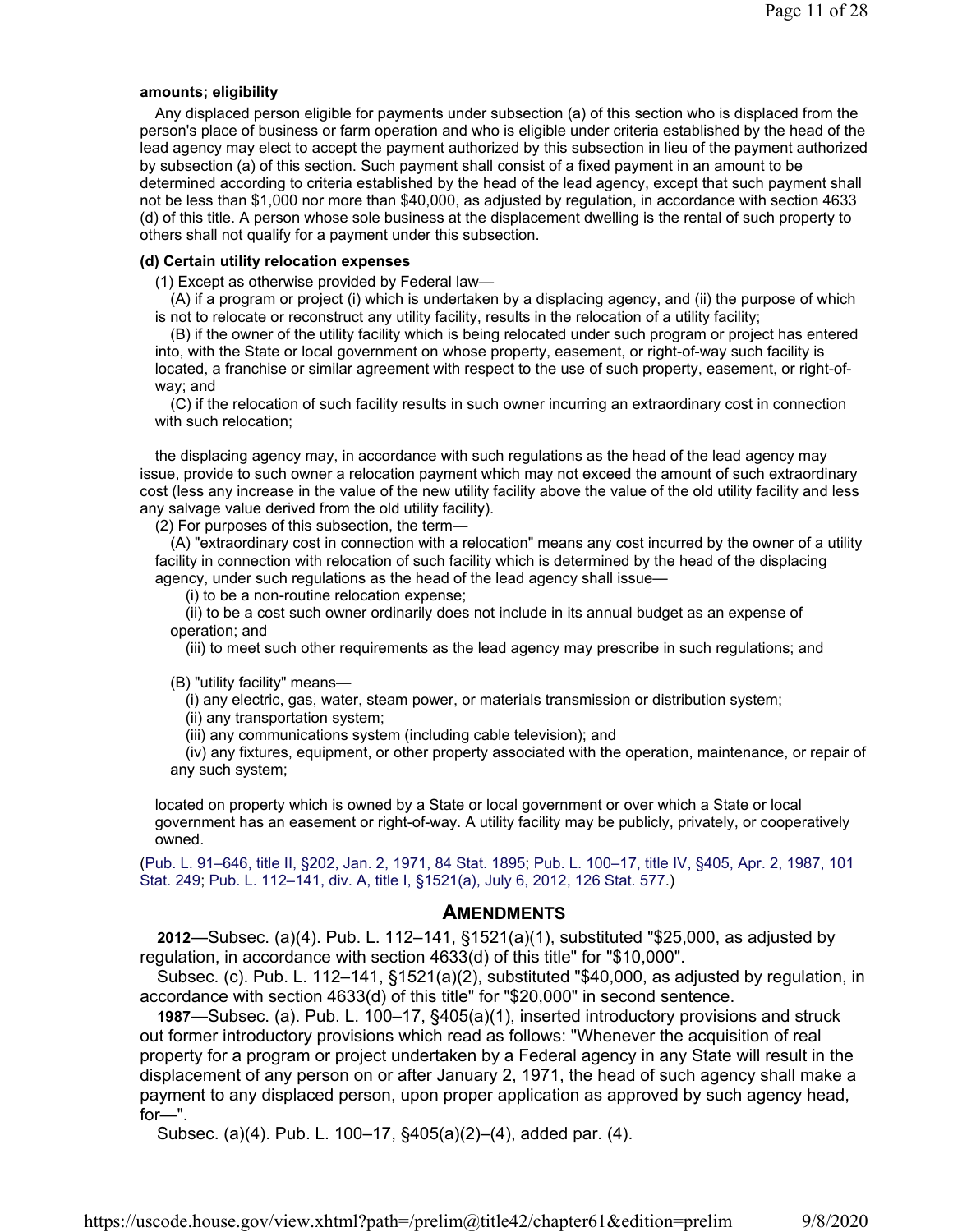Subsec. (b). Pub. L. 100–17, §405(b), substituted "an expense and dislocation allowance, which shall be determined according to a schedule established by the head of the lead agency" for "a moving expense allowance, determined according to a schedule established by the head of the Federal agency, not to exceed \$300; and a dislocation allowance of \$200".

Subsec. (c). Pub. L. 100–17, §405(c), amended subsec. (c) generally. Prior to amendment, subsec. (c) read as follows: "Any displaced person eligible for payments under subsection (a) of this section who is displaced from his place of business or from his farm operation and who elects to accept the payment authorized by this subsection in lieu of the payment authorized by subsection (a) of this section, may receive a fixed payment in an amount equal to the average annual net earnings of the business or farm operation, except that such payment shall be not less than \$2,500 nor more than \$10,000. In the case of a business no payment shall be made under this subsection unless the head of the Federal agency is satisfied that the business (1) cannot be relocated without a substantial loss of its existing patronage, and (2) is not a part of a commercial enterprise having at least one other establishment not being acquired by the United States, which is engaged in the same or similar business. For purposes of this subsection, the term 'average annual net earnings' means one-half of any net earnings of the business or farm operation, before Federal, State, and local income taxes, during the two taxable years immediately preceding the taxable year in which such business or farm operation moves from the real property acquired for such project, or during such other period as the head of such agency determines to be more equitable for establishing such earnings, and includes any compensation paid by the business or farm operation to the owner, his spouse, or his dependents during such period."

Subsec. (d). Pub. L. 100–17, §405(d), added subsec. (d).

# **EFFECTIVE DATE OF 2012 AMENDMENT**

Amendment by Pub. L. 112–141 effective 2 years after the date of enactment of Pub. L. 112– 141, see section 1521(g) of Pub. L. 112–141, set out as a note under section 308 of Title 23, Highways.

## **EFFECTIVE DATE OF 1987 AMENDMENT**

Amendment by Pub. L. 100–17 effective on effective date provided in regulations promulgated under section 4633 of this title (as amended by section 412 of Pub. L. 100–17), but not later than 2 years after Apr. 2, 1987, see section 418 of Pub. L. 100–17, set out as a note under section 4601 of this title.

## **§4623. Replacement housing for homeowner; mortgage insurance**

(a)(1) In addition to payments otherwise authorized by this subchapter, the head of the displacing agency shall make an additional payment not in excess of \$31,000, as adjusted by regulation, in accordance with 4633(d)  $^{\text{1}}$  of this title, to any displaced person who is displaced from a dwelling actually owned and occupied by such displaced person for not less than 90 days before the initiation of negotiations for the acquisition of the property. Such additional payment shall include the following elements:

(A) The amount, if any, which when added to the acquisition cost of the dwelling acquired by the displacing agency, equals the reasonable cost of a comparable replacement dwelling.

(B) The amount, if any, which will compensate such displaced person for any increased interest costs and other debt service costs which such person is required to pay for financing the acquisition of any such comparable replacement dwelling. Such amount shall be paid only if the dwelling acquired by the displacing agency was encumbered by a bona fide mortgage which was a valid lien on such dwelling for not less than 180 days immediately prior to the initiation of negotiations for the acquisition of such dwelling.

(C) Reasonable expenses incurred by such displaced person for evidence of title, recording fees, and other closing costs incident to the purchase of the replacement dwelling, but not including prepaid expenses.

(2) The additional payment authorized by this section shall be made only to a displaced person who purchases and occupies a decent, safe, and sanitary replacement dwelling within 1 year after the date on which such person receives final payment from the displacing agency for the acquired dwelling or the date on which the displacing agency's obligation under section 4625(c)(3) of this title is met, whichever is later,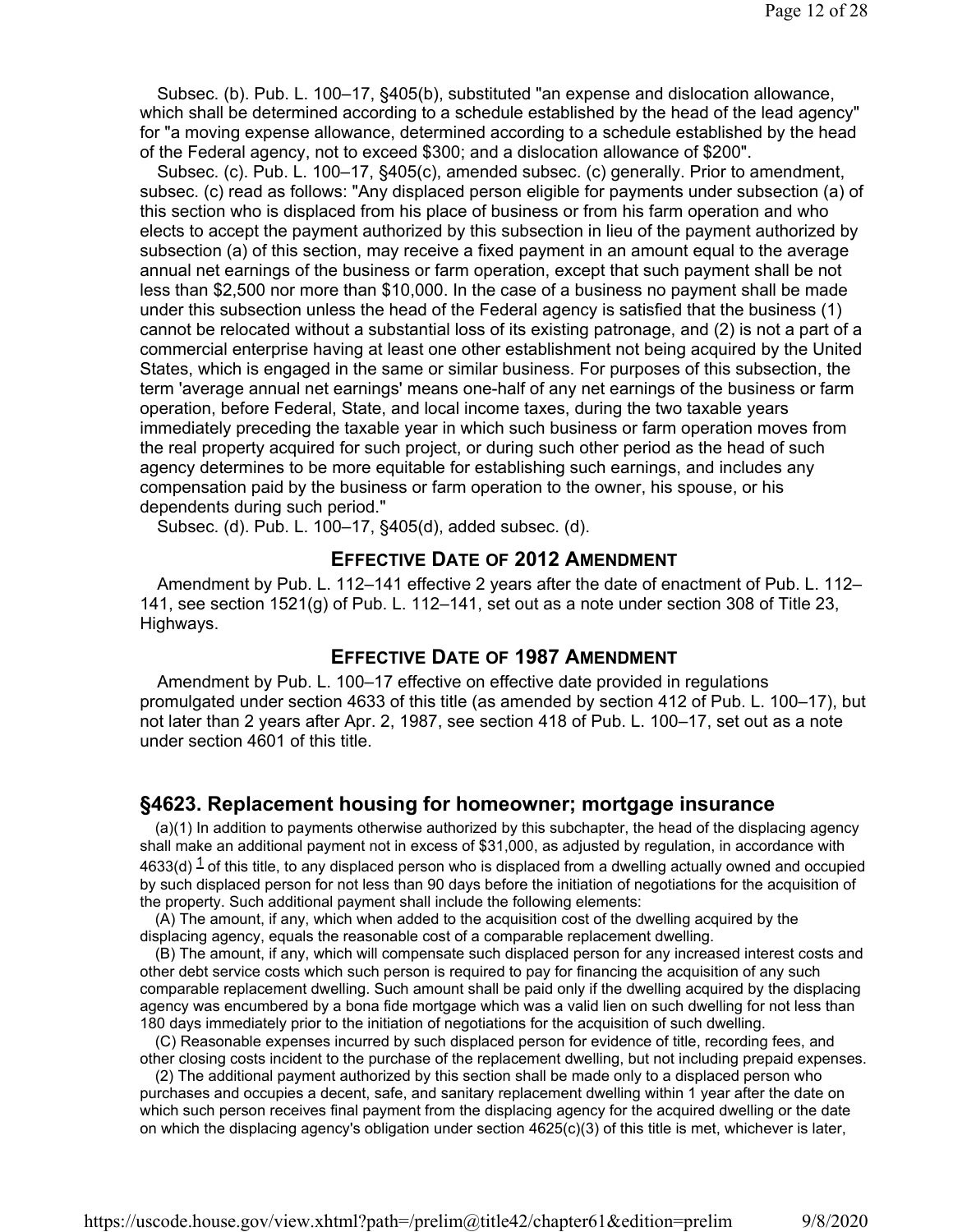except that the displacing agency may extend such period for good cause. If such period is extended, the payment under this section shall be based on the costs of relocating the person to a comparable replacement dwelling within 1 year of such date.

(b) The head of any Federal agency may, upon application by a mortgagee, insure any mortgage (including advances during construction) on a comparable replacement dwelling executed by a displaced person assisted under this section, which mortgage is eligible for insurance under any Federal law administered by such agency notwithstanding any requirements under such law relating to age, physical condition, or other personal characteristics of eligible mortgagors, and may make commitments for the insurance of such mortgage prior to the date of execution of the mortgage.

(Pub. L. 91–646, title II, §203, Jan. 2, 1971, 84 Stat. 1896; Pub. L. 100–17, title IV, §406, Apr. 2, 1987, 101 Stat. 251; Pub. L. 112–141, div. A, title I, §1521(b), July 6, 2012, 126 Stat. 578.)

#### **AMENDMENTS**

**2012**—Subsec. (a)(1). Pub. L. 112–141, in first sentence, substituted "\$31,000, as adjusted by regulation, in accordance with 4633(d) of this title," for "\$22,500" and "90 days before" for "one hundred and eighty days prior to".

**1987**—Subsec. (a)(1). Pub. L. 100–17, §406(1)–(3), substituted "displacing agency" for "Federal agency" and "\$22,500" for "\$15,000" in introductory provisions, and in subpar. (A) "acquired by the displacing agency, equals the reasonable cost of a comparable replacement dwelling" for "acquired by the Federal agency, equals the reasonable cost of a comparable replacement dwelling which is a decent, safe, and sanitary dwelling adequate to accommodate such displaced person, reasonably accessible to public services and places of employment and available on the private market. All determinations required to carry out this subparagraph shall be made in accordance with standards established by the head of the Federal agency making the additional payment".

Subsec. (a)(1)(B). Pub. L. 100–17, §406(4), added subpar. (B) and struck out former subpar. (B) which read as follows: "The amount, if any, which will compensate such displaced person for any increased interest costs which such person is required to pay for financing the acquisition of any such comparable replacement dwelling. Such amount shall be paid only if the dwelling acquired by the Federal agency was encumbered by a bona fide mortgage which was a valid lien on such dwelling for not less than one hundred and eighty days prior to the initiation of negotiations for the acquisition of such dwelling. Such amount shall be equal to the excess in the aggregate interest and other debt service costs of that amount of the principal of the mortgage on the replacement dwelling which is equal to the unpaid balance of the mortgage on the acquired dwelling, over the remainder term of the mortgage on the acquired dwelling, reduced to discounted present value. The discount rate shall be the prevailing interest rate paid on savings deposits by commercial banks in the general area in which the replacement dwelling is located."

Subsec. (a)(2). Pub. L. 100–17, §406(5), added par. (2) and struck out former par. (2) which read as follows: "The additional payment authorized by this subsection shall be made only to such a displaced person who purchases and occupies a replacement dwelling which is decent, safe, and sanitary not later than the end of the one year period beginning on the date on which he receives from the Federal agency final payment of all costs of the acquired dwelling, or on the date on which he moves from the acquired dwelling, whichever is the later date."

# **EFFECTIVE DATE OF 2012 AMENDMENT**

Amendment by Pub. L. 112–141 effective 2 years after the date of enactment of Pub. L. 112– 141, see section 1521(g) of Pub. L. 112–141, set out as a note under section 308 of Title 23, Highways.

## **EFFECTIVE DATE OF 1987 AMENDMENT**

Amendment by Pub. L. 100–17 effective on effective date provided in regulations promulgated under section 4633 of this title (as amended by section 412 of Pub. L. 100–17), but not later than 2 years after Apr. 2, 1987, see section 418 of Pub. L. 100–17, set out as a note under section 4601 of this title.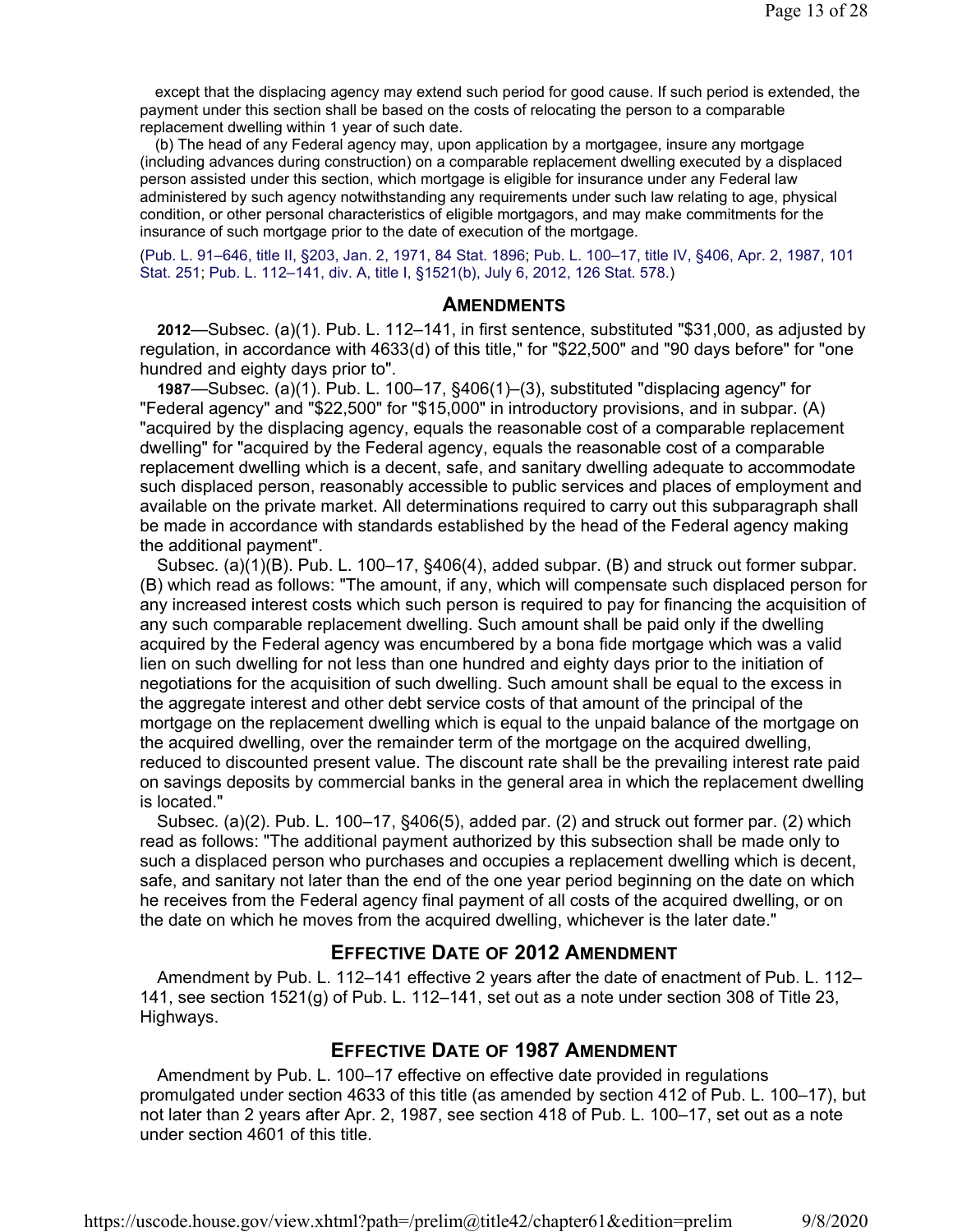*1 So in original. Probably should be preceded by "section".*

# **§4624. Replacement housing for tenants and certain others**

(a) In addition to amounts otherwise authorized by this subchapter, the head of a displacing agency shall make a payment to or for any displaced person displaced from any dwelling not eligible to receive a payment under section 4623 of this title which dwelling was actually and lawfully occupied by such displaced person for not less than 90 days immediately prior to (1) the initiation of negotiations for acquisition of such dwelling, or (2) in any case in which displacement is not a direct result of acquisition, such other event as the head of the lead agency shall prescribe. Such payment shall consist of the amount necessary to enable such person to lease or rent for a period not to exceed 42 months, a comparable replacement dwelling, but not to exceed \$7,200, as adjusted by regulation, in accordance with section 4633(d) of this title. At the discretion of the head of the displacing agency, a payment under this subsection may be made in periodic installments. Computation of a payment under this subsection to a low-income displaced person for a comparable replacement dwelling shall take into account such person's income.

(b) Any person eligible for a payment under subsection (a) of this section may elect to apply such payment to a down payment on, and other incidental expenses pursuant to, the purchase of a decent, safe, and sanitary replacement dwelling. Any such person may, at the discretion of the head of the displacing agency, be eligible under this subsection for the maximum payment allowed under subsection (a).

(Pub. L. 91–646, title II, §204, Jan. 2, 1971, 84 Stat. 1897; Pub. L. 100–17, title IV, §407, Apr. 2, 1987, 101 Stat. 251; Pub. L. 112–141, div. A, title I, §1521(c), July 6, 2012, 126 Stat. 578.)

### **AMENDMENTS**

**2012**—Subsec. (a). Pub. L. 112–141, §1521(c)(1), in second sentence, substituted "\$7,200, as adjusted by regulation, in accordance with section 4633(d) of this title" for "\$5,250".

Subsec. (b). Pub. L. 112–141, §1521(c)(2), substituted period at end of second sentence for ", except that, in the case of a displaced homeowner who has owned and occupied the displacement dwelling for at least 90 days but not more than 180 days immediately prior to the initiation of negotiations for the acquisition of such dwelling, such payment shall not exceed the payment such person would otherwise have received under section 4623(a) of this title had the person owned and occupied the displacement dwelling 180 days immediately prior to the initiation of such negotiations."

**1987**—Pub. L. 100–17 amended section generally, revising and restating as subsecs. (a) and (b) provisions formerly contained in introductory provisions and in pars. (1) and (2).

# **EFFECTIVE DATE OF 2012 AMENDMENT**

Amendment by Pub. L. 112–141 effective 2 years after the date of enactment of Pub. L. 112– 141, see section 1521(g) of Pub. L. 112–141, set out as a note under section 308 of Title 23, Highways.

## **EFFECTIVE DATE OF 1987 AMENDMENT**

Amendment by Pub. L. 100–17 effective on effective date provided in regulations promulgated under section 4633 of this title (as amended by section 412 of Pub. L. 100–17), but not later than 2 years after Apr. 2, 1987, see section 418 of Pub. L. 100–17, set out as a note under section 4601 of this title.

# **§4625. Relocation planning, assistance coordination, and advisory services**

#### **(a) Planning of programs or projects undertaken by Federal agencies or with Federal financial assistance**

Programs or projects undertaken by a Federal agency or with Federal financial assistance shall be planned in a manner that (1) recognizes, at an early stage in the planning of such programs or projects and before the commencement of any actions which will cause displacements, the problems associated with the displacement of individuals, families, businesses, and farm operations, and (2) provides for the resolution of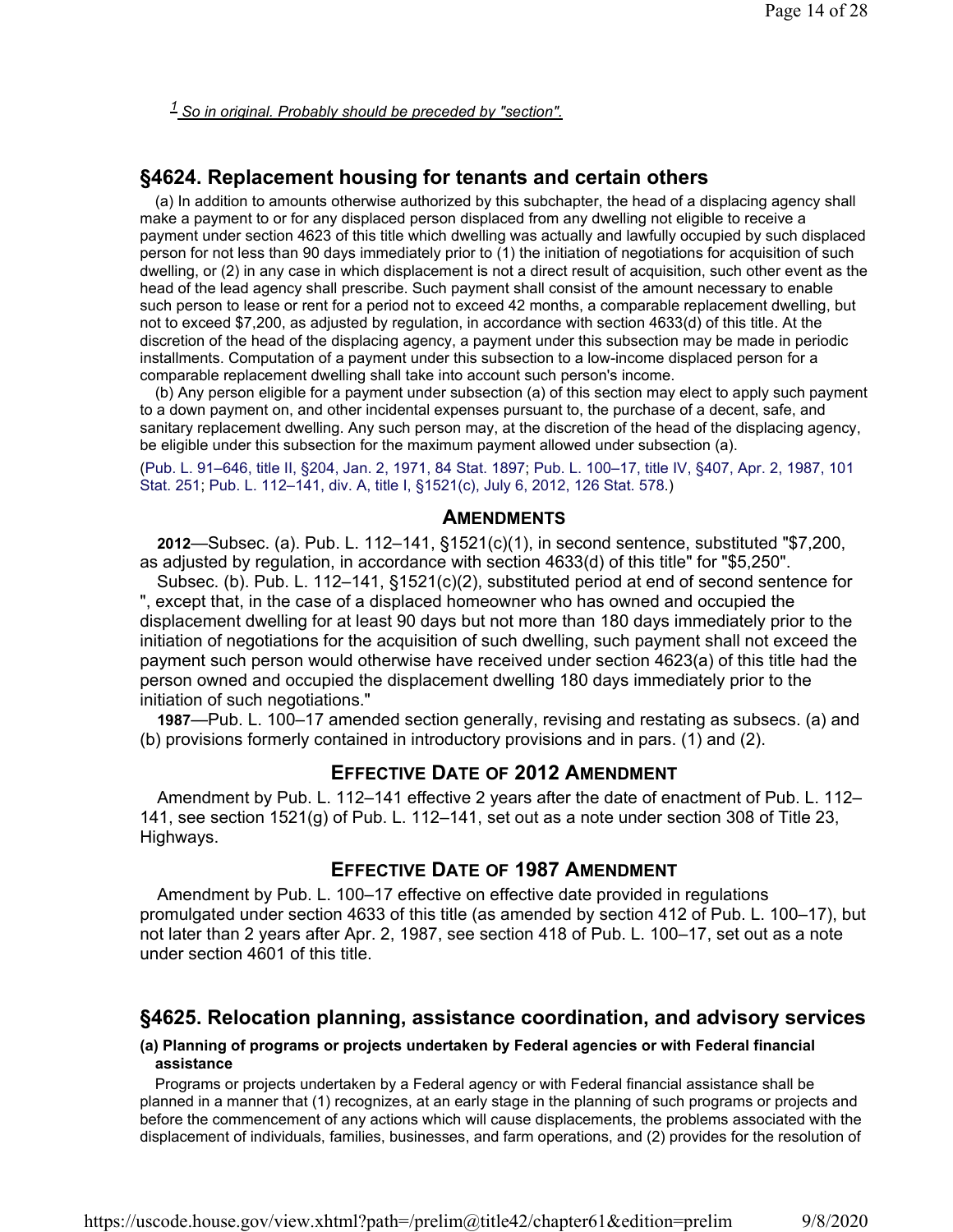such problems in order to minimize adverse impacts on displaced persons and to expedite program or project advancement and completion.

#### **(b) Availability of advisory services**

The head of any displacing agency shall ensure that the relocation assistance advisory services described in subsection (c) of this section are made available to all persons displaced by such agency. If such agency head determines that any person occupying property immediately adjacent to the property where the displacing activity occurs is caused substantial economic injury as a result thereof, the agency head may make available to such person such advisory services.

#### **(c) Measures, facilities, or services; description**

Each relocation assistance advisory program required by subsection (b) of this section shall include such measures, facilities, or services as may be necessary or appropriate in order to—

(1) determine, and make timely recommendations on, the needs and preferences, if any, of displaced persons for relocation assistance;

(2) provide current and continuing information on the availability, sales prices, and rental charges of comparable replacement dwellings for displaced homeowners and tenants and suitable locations for businesses and farm operations;

(3) assure that a person shall not be required to move from a dwelling unless the person has had a reasonable opportunity to relocate to a comparable replacement dwelling, except in the case of—

(A) a major disaster as defined in section 5122(2) of this title;

(B) a national emergency declared by the President; or

(C) any other emergency which requires the person to move immediately from the dwelling because continued occupancy of such dwelling by such person constitutes a substantial danger to the health or safety of such person;

(4) assist a person displaced from a business or farm operation in obtaining and becoming established in a suitable replacement location;

(5) supply (A) information concerning other Federal and State programs which may be of assistance to displaced persons, and (B) technical assistance to such persons in applying for assistance under such programs; and

(6) provide other advisory services to displaced persons in order to minimize hardships to such persons in adjusting to relocation.

#### **(d) Coordination of relocation activities with other Federal, State, or local governmental actions**

The head of a displacing agency shall coordinate the relocation activities performed by such agency with other Federal, State, or local governmental actions in the community which could affect the efficient and effective delivery of relocation assistance and related services.

#### **(e) Selection of implementation procedures**

Whenever two or more Federal agencies provide financial assistance to a displacing agency other than a Federal agency, to implement functionally or geographically related activities which will result in the displacement of a person, the heads of such Federal agencies may agree that the procedures of one of such agencies shall be utilized to implement this subchapter with respect to such activities. If such agreement cannot be reached, then the head of the lead agency shall designate one of such agencies as the agency whose procedures shall be utilized to implement this subchapter with respect to such activities. Such related activities shall constitute a single program or project for purposes of this chapter.

#### **(f) Tenants occupying property acquired for programs or projects; eligibility for advisory services**

Notwithstanding section 4601(1) of this title, in any case in which a displacing agency acquires property for a program or project, any person who occupies such property on a rental basis for a short term or a period subject to termination when the property is needed for the program or project shall be eligible for advisory services to the extent determined by the displacing agency.

#### (Pub. L. 91–646, title II, §205, Jan. 2, 1971, 84 Stat. 1897; Pub. L. 100–17, title IV, §408, Apr. 2, 1987, 101 Stat. 252.)

# **REFERENCES IN TEXT**

This chapter, referred to in subsec. (e), was in the original "this Act", meaning Pub. L. 91–646, Jan. 2, 1971, 84 Stat. 1894, known as the Uniform Relocation Assistance and Real Property Acquisition Policies Act of 1970, which is classified principally to this chapter. For complete classification of this Act to the Code, see Short Title note set out under section 4601 of this title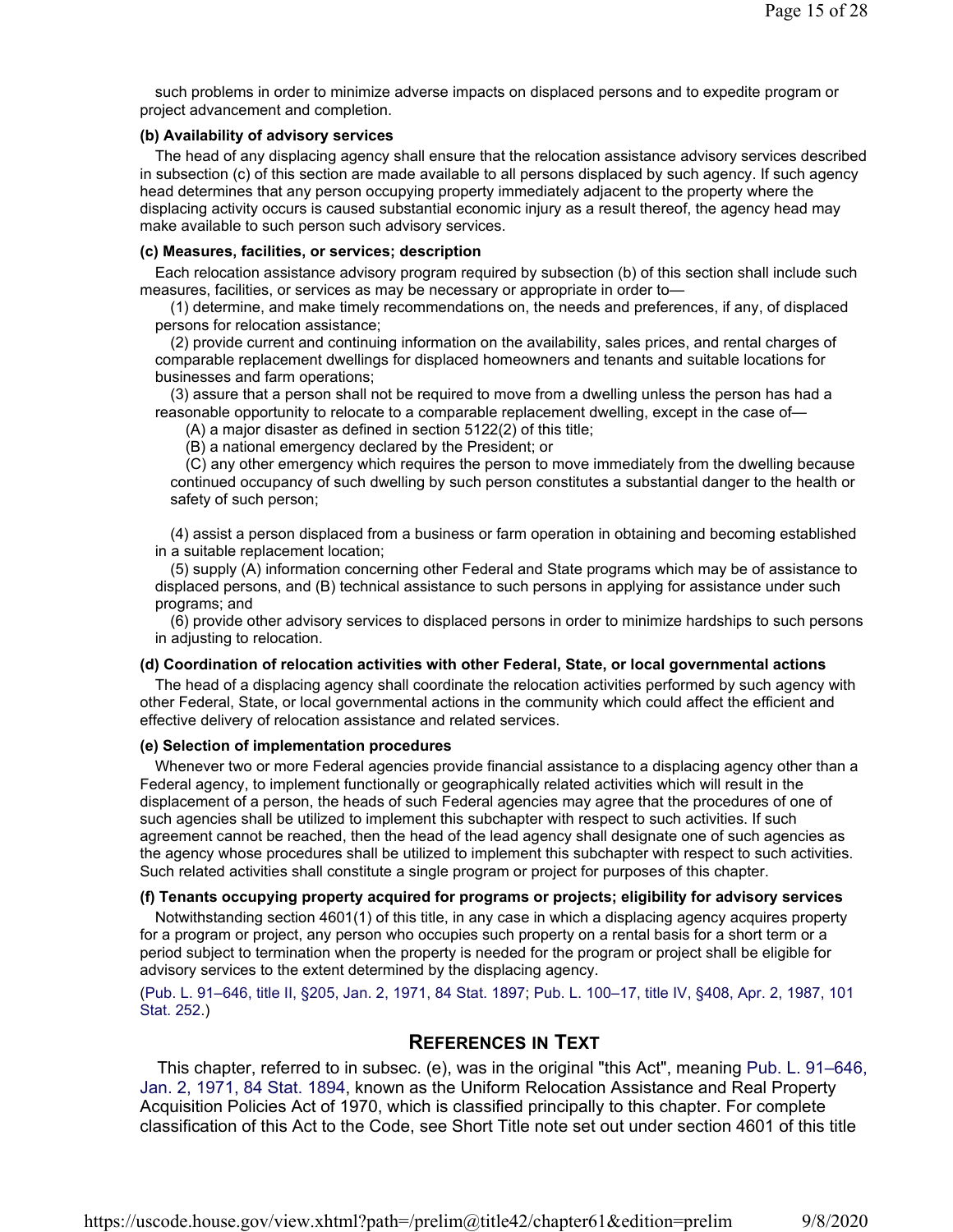and Tables.

### **AMENDMENTS**

**1987**—Pub. L. 100–17, substituted "Relocation planning, assistance coordination, and advisory services" for "Relocation assistance advisory services" in catchline and amended text generally, revising and restating as subsecs. (a) to (f) provisions formerly contained in subsecs. (a) to (d).

# **EFFECTIVE DATE OF 1987 AMENDMENT**

Amendment by Pub. L. 100–17 effective on effective date provided in regulations promulgated under section 4633 of this title (as amended by section 412 of Pub. L. 100–17), but not later than 2 years after Apr. 2, 1987, see section 418 of Pub. L. 100–17, set out as a note under section 4601 of this title.

# **§4626. Housing replacement by Federal agency as last resort**

(a) If a program or project undertaken by a Federal agency or with Federal financial assistance cannot proceed on a timely basis because comparable replacement dwellings are not available, and the head of the displacing agency determines that such dwellings cannot otherwise be made available, the head of the displacing agency may take such action as is necessary or appropriate to provide such dwellings by use of funds authorized for such project. The head of the displacing agency may use this section to exceed the maximum amounts which may be paid under sections 4623 and 4624 of this title on a case-by-case basis for good cause as determined in accordance with such regulations as the head of the lead agency shall issue.

(b) No person shall be required to move from his dwelling on account of any program or project undertaken by a Federal agency or with Federal financial assistance, unless the head of the displacing agency is satisfied that comparable replacement housing is available to such person.

(Pub. L. 91–646, title II, §206, Jan. 2, 1971, 84 Stat. 1898; Pub. L. 100–17, title IV, §409, Apr. 2, 1987, 101 Stat. 253.)

### **AMENDMENTS**

**1987**—Subsec. (a). Pub. L. 100–17 amended subsec. (a) generally. Prior to amendment, subsec. (a) read as follows: "If a Federal project cannot proceed to actual construction because comparable replacement sale or rental housing is not available, and the head of the Federal agency determines that such housing cannot otherwise be made available he may take such action as is necessary or appropriate to provide such housing by use of funds authorized for such project."

Subsec. (b). Pub. L. 100–17 amended subsec. (b) generally. Prior to amendment, subsec. (b) read as follows: "No person shall be required to move from his dwelling on or after January 2, 1971, on account of any Federal project, unless the Federal agency head is satisfied that replacement housing, in accordance with section 4625(c)(3) of this title, is available to such person."

# **EFFECTIVE DATE OF 1987 AMENDMENT**

Amendment by Pub. L. 100–17 effective on effective date provided in regulations promulgated under section 4633 of this title (as amended by section 412 of Pub. L. 100–17), but not later than 2 years after Apr. 2, 1987, see section 418 of Pub. L. 100–17, set out as a note under section 4601 of this title.

# **§4627. State required to furnish real property incident to Federal assistance (local cooperation)**

Whenever real property is acquired by a State agency and furnished as a required contribution incident to a Federal program or project, the Federal agency having authority over the program or project may not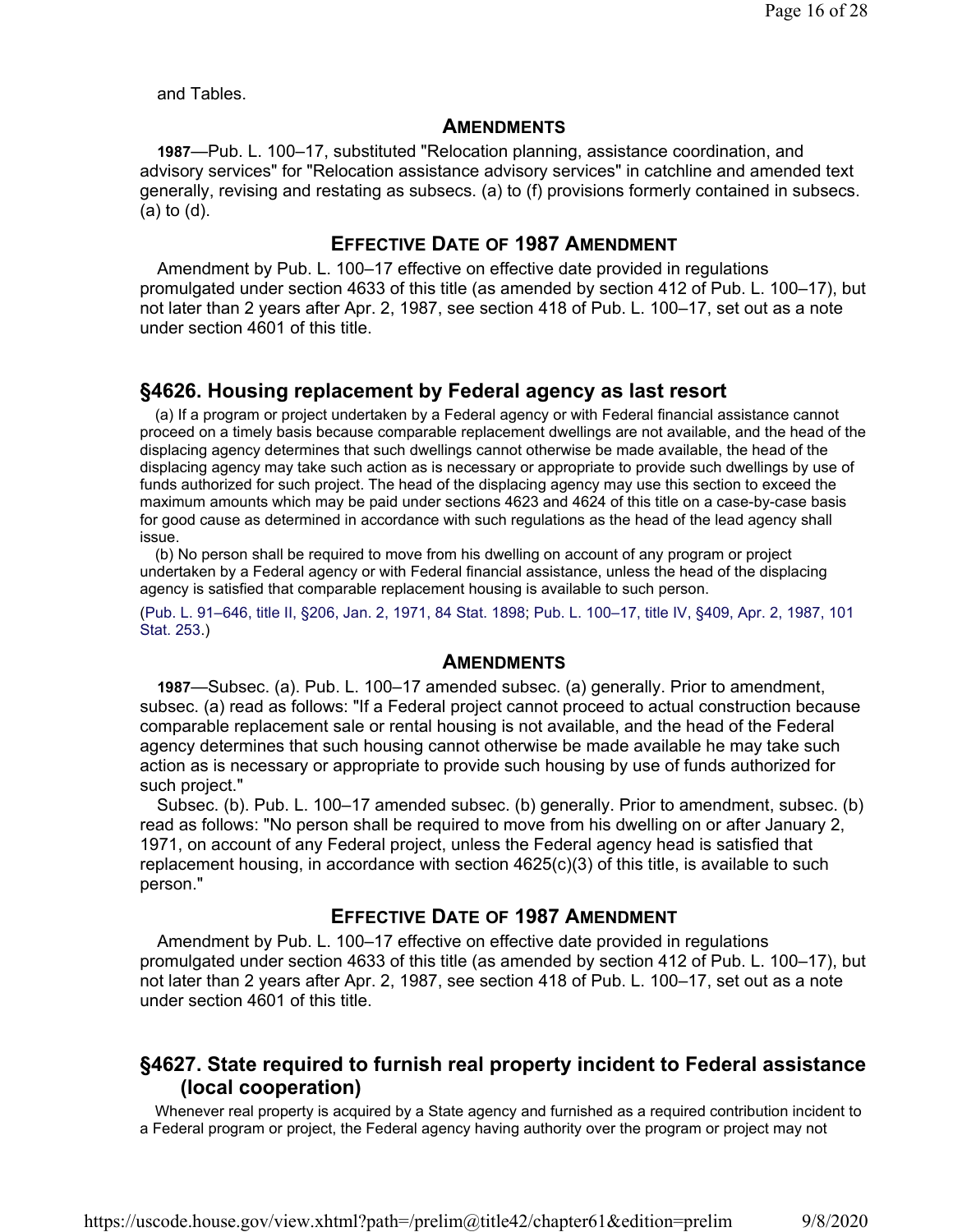accept such property unless such State agency has made all payments and provided all assistance and assurances, as are required of a State agency by sections 4630 and 4655 of this title. Such State agency shall pay the cost of such requirements in the same manner and to the same extent as the real property acquired for such project, except that in the case of any real property acquisition or displacement occurring prior to July 1, 1972, such Federal agency shall pay 100 per centum of the first \$25,000 of the cost of providing such payments and assistance.

(Pub. L. 91–646, title II, §207, Jan. 2, 1971, 84 Stat. 1898.)

# **§4628. State acting as agent for Federal program**

Whenever real property is acquired by a State agency at the request of a Federal agency for a Federal program or project, such acquisition shall, for the purposes of this chapter, be deemed an acquisition by the Federal agency having authority over such program or project.

(Pub. L. 91–646, title II, §208, Jan. 2, 1971, 84 Stat. 1899.)

## **REFERENCES IN TEXT**

This chapter, referred to in text, was in the original "this Act", meaning Pub. L. 91–646, Jan. 2, 1971, 84 Stat. 1894, known as the Uniform Relocation Assistance and Real Property Acquisition Policies Act of 1970, which is classified principally to this chapter. For complete classification of this Act to the Code, see Short Title note set out under section 4601 of this title and Tables.

# **§4629. Public works programs and projects of District of Columbia government and Washington Metropolitan Area Transit Authority**

Whenever real property is acquired by the government of the District of Columbia or the Washington Metropolitan Area Transit Authority for a program or project which is not subject to sections 4630 and 4631 of this title, and such acquisition will result in the displacement of any person on or after January 2, 1971, the Mayor of the District of Columbia or the Washington Metropolitan Area Transit Authority, as the case may be, shall make all relocation payments and provide all assistance required of a Federal agency by this chapter. Whenever real property is acquired for such a program or project on or after such effective date, such Mayor or Authority, as the case may be, shall make all payments and meet all requirements prescribed for a Federal agency by subchapter III of this chapter.

(Pub. L. 91–646, title II, §209, Jan. 2, 1971, 84 Stat. 1899; Pub. L. 93–198, title IV, §421, Dec. 24, 1973, 87 Stat. 789.)

## **REFERENCES IN TEXT**

This chapter, referred to in text, was in the original "this Act", meaning Pub. L. 91–646, Jan. 2, 1971, 84 Stat. 1894, known as the Uniform Relocation Assistance and Real Property Acquisition Policies Act of 1970, which is classified principally to this chapter. For complete classification of this Act to the Code, see Short Title note set out under section 4601 of this title and Tables.

Subchapter III of this chapter, referred to in text, was in the original "title III of this Act", meaning title III of Pub. L. 91–646, Jan. 2, 1971, 84 Stat. 1904, which enacted subchapter III of this chapter, repealed sections 3071 to 3073 of this title, section 141 of Title 23, Highways, and section 596 of Title 33, Navigation and Navigable Waters, and enacted provisions set out as a note under section 4651 of this title. For complete classification of title III to the Code, see Tables.

## **TRANSFER OF FUNCTIONS**

"Mayor" substituted for "Commissioner" pursuant to section 421 of Pub. L. 93–198, title IV, Dec. 24, 1973, 87 Stat. 789. Office of Commissioner of District of Columbia, as established by Reorg. Plan No. 3 of 1967, abolished as of noon Jan. 2, 1975, by Pub. L. 93–198, title VII, §711, Dec. 24, 1973, 87 Stat. 818, and replaced by Office of Mayor of District of Columbia by section 421 of Pub. L. 93–198.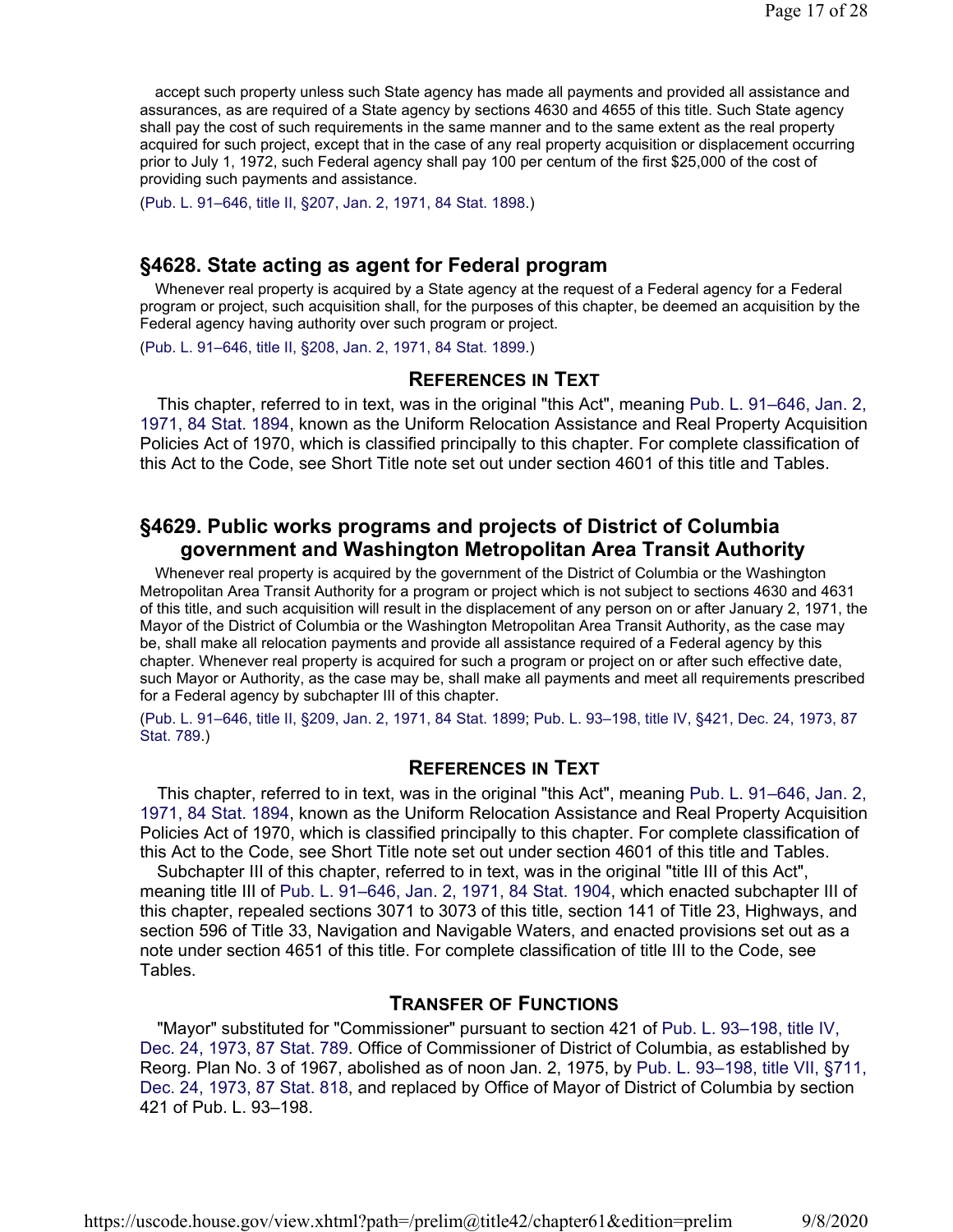# **§4630. Requirements for relocation payments and assistance of federally assisted program; assurances of availability of housing**

Notwithstanding any other law, the head of a Federal agency shall not approve any grant to, or contract or agreement with, a displacing agency (other than a Federal agency), under which Federal financial assistance will be available to pay all or part of the cost of any program or project which will result in the displacement of any person on or after January 2, 1971, unless he receives satisfactory assurances from such displacing agency that—

(1) fair and reasonable relocation payments and assistance shall be provided to or for displaced persons, as are required to be provided by a Federal agency under sections 4622, 4623, and 4624 of this title;

(2) relocation assistance programs offering the services described in section 4625 of this title shall be provided to such displaced persons;

(3) within a reasonable period of time prior to displacement, comparable replacement dwellings will be available to displaced persons in accordance with section 4625(c)(3) of this title.

(Pub. L. 91–646, title II, §210, Jan. 2, 1971, 84 Stat. 1899; Pub. L. 100–17, title IV, §410, Apr. 2, 1987, 101 Stat. 254.)

### **AMENDMENTS**

**1987**—Pub. L. 100–17 in introductory provisions substituted "displacing agency (other than a Federal agency)" for "State agency" and "assurances from such displacing agency" for "assurances from such State agency", and in par. (3) substituted "comparable replacement dwellings" for "decent, safe, and sanitary replacement dwellings".

# **EFFECTIVE DATE OF 1987 AMENDMENT**

Amendment by Pub. L. 100–17 effective on effective date provided in regulations promulgated under section 4633 of this title (as amended by section 412 of Pub. L. 100–17), but not later than 2 years after Apr. 2, 1987, see section 418 of Pub. L. 100–17, set out as a note under section 4601 of this title.

### **EFFECTIVE DATE**

Section as completely applicable to all States after July 1, 1972, but until such date applicable to a State to extent the State is able under its laws to comply with this section, see section 221 (b) of Pub. L. 91–646, set out as a note under section 4601 of this title.

# **§4631. Federal share of costs**

#### **(a) Cost to displacing agency; eligibility**

The cost to a displacing agency of providing payments and assistance under this subchapter and subchapter III of this chapter shall be included as part of the cost of a program or project undertaken by a Federal agency or with Federal financial assistance. A displacing agency, other than a Federal agency, shall be eligible for Federal financial assistance with respect to such payments and assistance in the same manner and to the same extent as other program or project costs.

#### **(b) Comparable payments under other laws**

No payment or assistance under this subchapter or subchapter III of this chapter shall be required to be made to any person or included as a program or project cost under this section, if such person receives a payment required by Federal, State, or local law which is determined by the head of the Federal agency to have substantially the same purpose and effect as such payment under this section.

#### **(c) Agreements prior to January 2, 1971; advancements**

Any grant to, or contract or agreement with, a State agency executed before January 2, 1971, under which Federal financial assistance is available to pay all or part of the cost of any program or project which will result in the displacement of any person on or after January 2, 1971, shall be amended to include the cost of providing payments and services under sections 4630 and 4655 of this title. If the head of a Federal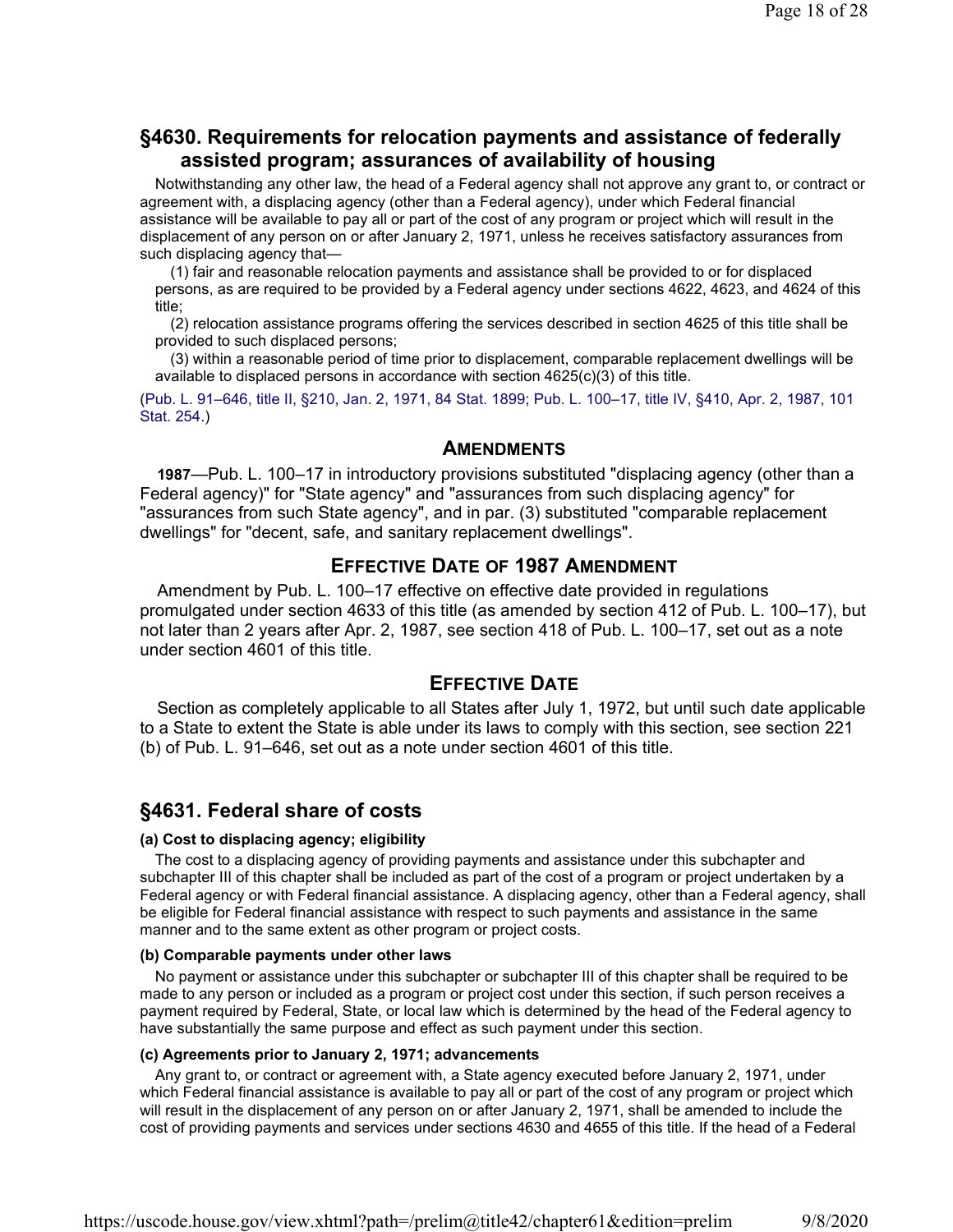agency determines that it is necessary for the expeditious completion of a program or project he may advance to the State agency the Federal share of the cost of any payments or assistance by such State agency pursuant to sections 4626, 4630, 4635, and 4655 of this title.

(Pub. L. 91–646, title II, §211, Jan. 2, 1971, 84 Stat. 1900; Pub. L. 100–17, title IV, §411, Apr. 2, 1987, 101 Stat. 254.)

### **REFERENCES IN TEXT**

Subchapter III of this chapter, referred to in subsecs. (a) and (b), was in the original "title III of this Act", meaning title III of Pub. L. 91–646, Jan. 2, 1971, 84 Stat. 1904, which is classified principally to subchapter III of this chapter. For complete classification of title III to the Code, see Tables.

#### **AMENDMENTS**

**1987**—Subsec. (a). Pub. L. 100–17, §411(a), amended subsec. (a) generally. Prior to amendment, subsec. (a) read as follows: "The cost to a State agency of providing payments and assistance pursuant to sections 4626, 4630, 4635, and 4655 of this title, shall be included as part of the cost of a program or project for which Federal financial assistance is available to such State agency, and such State agency shall be eligible for Federal financial assistance with respect to such payments and assistance in the same manner and to the same extent as other program or project costs, except that, notwithstanding any other law in the case where the Federal financial assistance is by grant or contribution the Federal agency shall pay the full amount of the first \$25,000 of the cost to a State agency of providing payments and assistance for a displaced person under sections 4626, 4630, 4635, and 4655 of this title, on account of any acquisition or displacement occurring prior to July 1, 1972, and in any case where such Federal financial assistance is by loan, the Federal agency shall loan such State agency the full amount of the first \$25,000 of such cost."

Subsec. (b). Pub. L. 100–17, §411(b), amended subsec. (b) generally. Prior to amendment, subsec. (b) read as follows: "No payment or assistance under section 4630 or 4655 of this title shall be required or included as a program or project cost under this section, if the displaced person receives a payment required by the State law of eminent domain which is determined by such Federal agency head to have substantially the same purpose and effect as such payment under this section, and to be part of the cost of the program or project for which Federal financial assistance is available."

## **EFFECTIVE DATE OF 1987 AMENDMENT**

Amendment by Pub. L. 100–17 effective on effective date provided in regulations promulgated under section 4633 of this title (as amended by section 412 of Pub. L. 100–17), but not later than 2 years after Apr. 2, 1987, see section 418 of Pub. L. 100–17, set out as a note under section 4601 of this title.

# **§4632. Administration; relocation assistance in programs receiving Federal financial assistance**

In order to prevent unnecessary expenses and duplications of functions, and to promote uniform and effective administration of relocation assistance programs for displaced persons under sections 4626, 4630, and 4635 of this title, a State agency may enter into contracts with any individual, firm, association, or corporation for services in connection with such programs, or may carry out its functions under this subchapter through any Federal or State governmental agency or instrumentality having an established organization for conducting relocation assistance programs. Such State agency shall, in carrying out the relocation assistance activities described in section 4626 of this title, whenever practicable, utilize the services of State or local housing agencies, or other agencies having experience in the administration or conduct of similar housing assistance activities.

(Pub. L. 91–646, title II, §212, Jan. 2, 1971, 84 Stat. 1900.)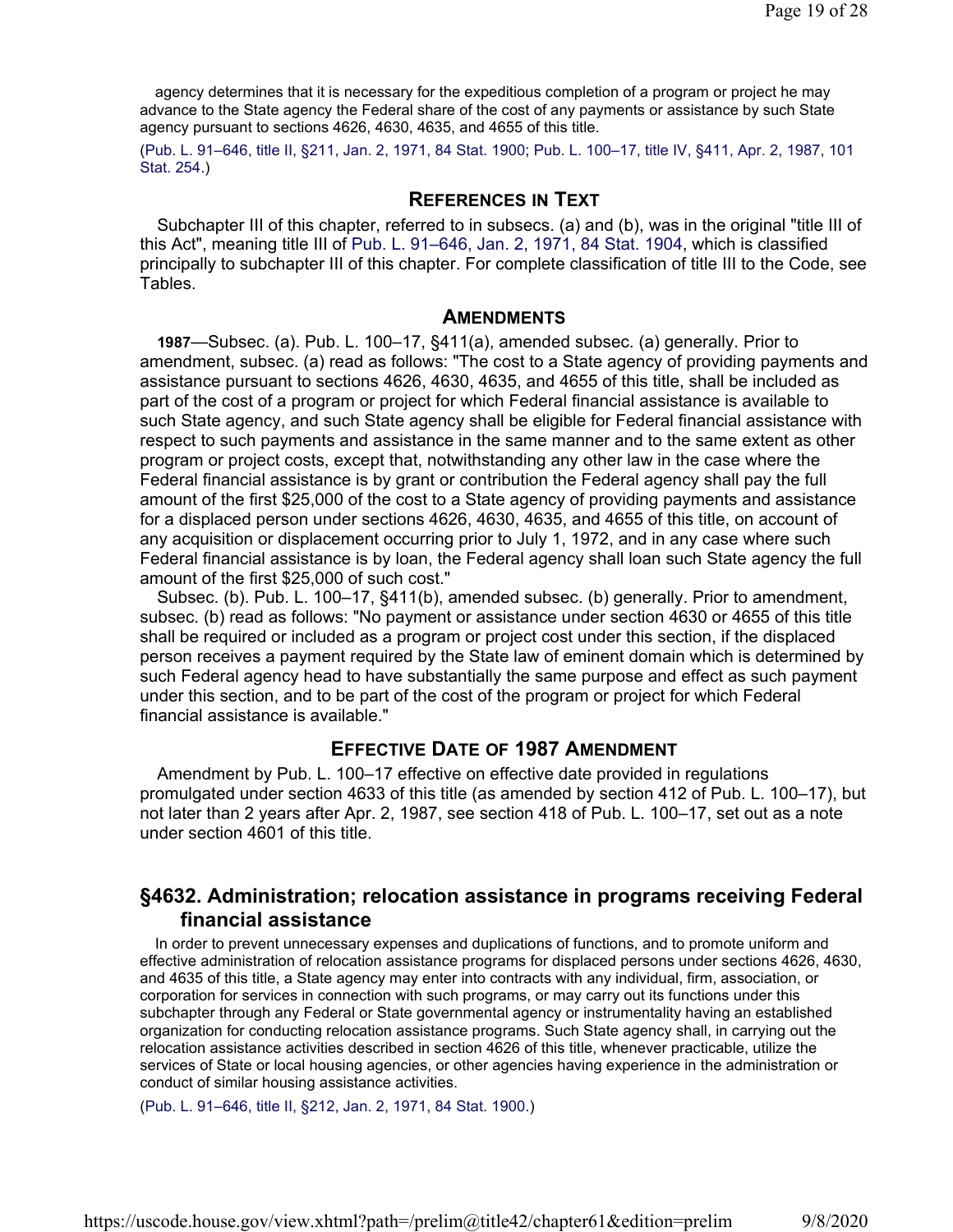# **§4633. Duties of lead agency**

#### **(a) General provisions**

The head of the lead agency shall—

(1) develop, publish, and issue, with the active participation of the Secretary of Housing and Urban Development and the heads of other Federal agencies responsible for funding relocation and acquisition actions, and in coordination with State and local governments, such regulations as may be necessary to carry out this chapter;

(2) provide, in consultation with the Attorney General (acting through the Commissioner of the Immigration and Naturalization Service), through training and technical assistance activities for displacing agencies, information developed with the Attorney General (acting through the Commissioner) on proper implementation of section 4605 of this title;

(3) ensure that displacing agencies implement section 4605 of this title fairly and without discrimination in accordance with section 4605(b)(2)(B) of this title;

(4) ensure that relocation assistance activities under this chapter are coordinated with low-income housing assistance programs or projects by a Federal agency or a State or State agency with Federal financial assistance;

(5) monitor, in coordination with other Federal agencies, the implementation and enforcement of this chapter and report to the Congress, as appropriate, on any major issues or problems with respect to any policy or other provision of this chapter; and

(6) perform such other duties as may be necessary to carry out this chapter.

#### **(b) Regulations and procedures**

The head of the lead agency is authorized to issue such regulations and establish such procedures as he may determine to be necessary to assure—

(1) that the payments and assistance authorized by this chapter shall be administered in a manner which is fair and reasonable and as uniform as practicable;

(2) that a displaced person who makes proper application for a payment authorized for such person by this subchapter shall be paid promptly after a move or, in hardship cases, be paid in advance;

(3) that any aggrieved person may have his application reviewed by the head of the Federal agency having authority over the applicable program or project or, in the case of a program or project receiving Federal financial assistance, by the State agency having authority over such program or project or the Federal agency having authority over such program or project if there is no such State agency; and

(4) that each Federal agency that has programs or projects requiring the acquisition of real property or causing a displacement from real property subject to the provisions of this chapter shall provide to the lead agency an annual summary report the  ${}^{1}$  describes the activities conducted by the Federal agency.

#### **(c) Applicability to Tennessee Valley Authority and Rural Electrification Administration**

The regulations and procedures issued pursuant to this section shall apply to the Tennessee Valley Authority and the Rural Electrification Administration only with respect to relocation assistance under this subchapter and subchapter I.

#### **(d) Adjustment of payments**

The head of the lead agency may adjust, by regulation, the amounts of relocation payments provided under sections 4622(a)(4), 4622(c), 4623(a), and 4624(a) of this title if the head of the lead agency determines that cost of living, inflation, or other factors indicate that the payments should be adjusted to meet the policy objectives of this chapter.

(Pub. L. 91–646, title II, §213, Jan. 2, 1971, 84 Stat. 1900; Pub. L. 100–17, title IV, §412, Apr. 2, 1987, 101 Stat. 254; Pub. L. 102–240, title I, §1055, Dec. 18, 1991, 105 Stat. 2002; Pub. L. 105–117, §2, Nov. 21, 1997, 111 Stat. 2385; Pub. L. 112–141, div. A, title I, §1521(d), July 6, 2012, 126 Stat. 578.)

## **REFERENCES IN TEXT**

This chapter, referred to in subsecs. (a)(1), (4) to (6), (b)(1), (4), and (d), was in the original "this Act", meaning Pub. L. 91–646, Jan. 2, 1971, 84 Stat. 1894, known as the Uniform Relocation Assistance and Real Property Acquisition Policies Act of 1970, which is classified principally to this chapter. For complete classification of this Act to the Code, see Short Title note set out under section 4601 of this title and Tables.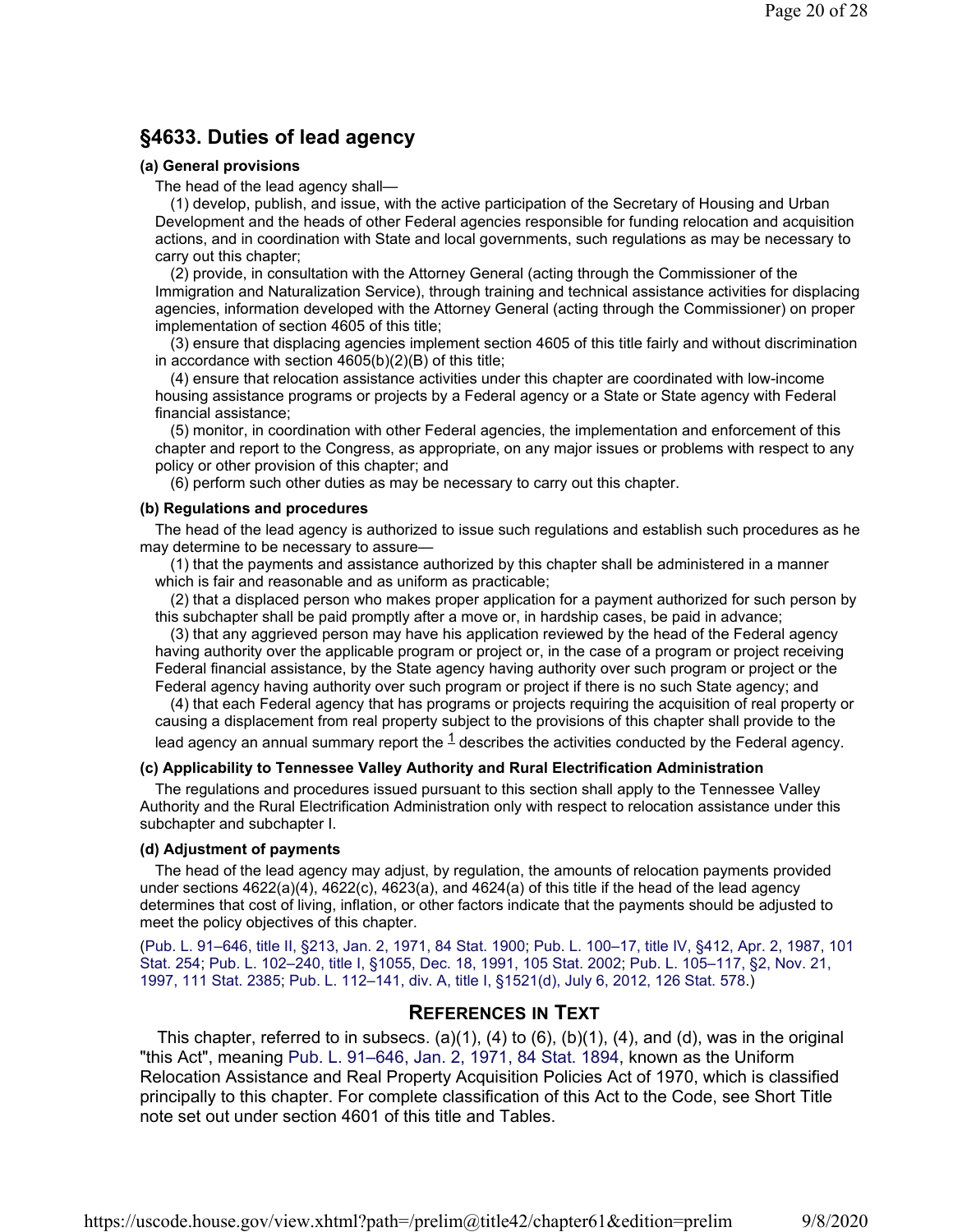## **AMENDMENTS**

**2012**—Subsec. (b)(4). Pub. L. 112–141, §1521(d)(1), added par. (4).

Subsec. (d). Pub. L. 112–141, §1521(d)(2), added subsec. (d).

**1997**—Subsec. (a)(2) to (6). Pub. L. 105–117 added pars. (2) and (3) and redesignated former pars.  $(2)$  to  $(4)$  as  $(4)$  to  $(6)$ , respectively.

**1991**—Subsec. (c). Pub. L. 102–240 inserted "and the Rural Electrification Administration" after "Tennessee Valley Authority".

**1987**—Pub. L. 100–17 in amending section generally, substituted "Duties of lead agency" for "Regulations and procedures" in section catchline.

Subsec. (a). Pub. L. 100–17 amended subsec. (a) generally. Prior to amendment, subsec. (a) read as follows: "In order to promote uniform and effective administration of relocation assistance and land acquisition of State or local housing agencies, or other agencies having programs or projects by Federal agencies or programs or projects by State agencies receiving Federal financial assistance, the heads of Federal agencies shall consult together on the establishment of regulations and procedures for the implementation of such programs."

Subsec. (b). Pub. L. 100–17 amended subsec. (b) generally. Prior to amendment, subsec. (b) read as follows: "The head of each Federal agency is authorized to establish such regulations and procedures as he may determine to be necessary to assure—

"(1) that the payments and assistance authorized by this chapter shall be administered in a manner which is fair and reasonable, and as uniform as practicable;

"(2) that a displaced person who makes proper application for a payment authorized for such person by this subchapter shall be paid promptly after a move or, in hardship cases, be paid in advance; and

"(3) that any person aggrieved by a determination as to eligibility for a payment authorized by this chapter, or the amount of a payment, may have his application reviewed by the head of the Federal agency having authority over the applicable program or project, or in the case of a program or project receiving Federal financial assistance, by the head of the State agency."

Subsec. (c). Pub. L. 100–17 amended subsec. (c) generally. Prior to amendment, subsec. (c) read as follows: "The head of each Federal agency may prescribe such other regulations and procedures, consistent with the provisions of this chapter, as he deems necessary or appropriate to carry out this chapter."

# **EFFECTIVE DATE OF 2012 AMENDMENT**

Amendment by Pub. L. 112–141 effective on the date of enactment of Pub. L. 112–141, see section 1521(g) of Pub. L. 112–141, set out as a note under section 308 of Title 23, Highways.

# **EFFECTIVE DATE OF 1991 AMENDMENT**

Amendment by Pub. L. 102–240 effective Dec. 18, 1991, and applicable to funds authorized to be appropriated or made available after Sept. 30, 1991, and, with certain exceptions, not applicable to funds appropriated or made available on or before Sept. 30, 1991, see section 1100 of Pub. L. 102–240, set out as a note under section 104 of Title 23, Highways.

# **EFFECTIVE DATE OF 1987 AMENDMENT**

Amendment by Pub. L. 100–17 effective Apr. 2, 1987, to the extent such amendment prescribes authority to develop, publish, and issue regulations, and otherwise to take effect on effective date provided in such regulations but not later than 2 years after Apr. 2, 1987, see section 418 of Pub. L. 100–17, set out as a note under section 4601 of this title.

# **ABOLITION OF IMMIGRATION AND NATURALIZATION SERVICE AND TRANSFER OF FUNCTIONS**

For abolition of Immigration and Naturalization Service, transfer of functions, and treatment of related references, see note set out under section 1551 of Title 8, Aliens and Nationality.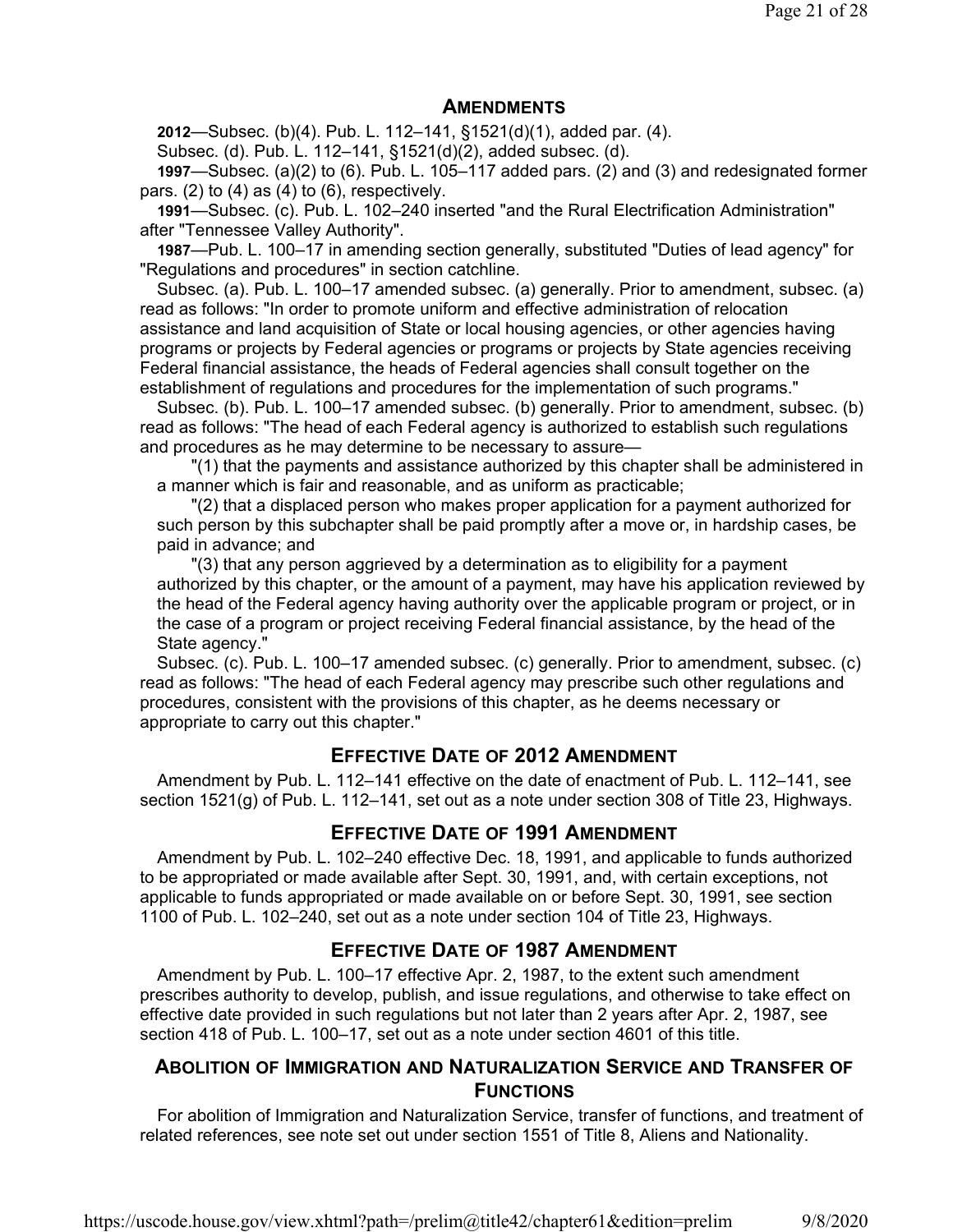# **IMPROVEMENT OF ADMINISTRATION AND IMPLEMENTATION OF THIS CHAPTER**

Memorandum of the President dated February 27, 1985, 50 F.R. 8953, provided:

The purpose of this Memorandum is to improve administration and implementation of the Uniform Relocation Assistance and Real Property Acquisition Policies Act of 1970 [42 U.S.C. 4601 et seq.].

Specifically, I hereby direct the following actions:

1. The Presidential Memorandum of September 6, 1973 on this subject is superseded.

2. As with other Administration management improvement initiatives, a lead agency, the Department of Transportation (DOT), is designated to coordinate and monitor implementation of the Act, and consult periodically with State and local governments and other organizations and interest groups affected by administration of the Act.

3. DOT, jointly with the Department of Housing and Urban Development, shall interact with the principal executive departments and agencies affected by the Act in developing Administration policy.

4. Within 90 days of the date of this Memorandum, all affected executive departments and agencies shall propose common regulations under the Act. Within one year of the date of this Memorandum, such departments and agencies shall issue common regulations under the Act. Such regulations shall be consistent with the model policy promulgated by DOT, in consultation and coordination with other affected agencies, and published in final form in the Federal Register simultaneously with this Memorandum.

5. DOT shall report annually to the President's Council on Management Improvement, through the Office of Management and Budget, on implementation of the Act.

*1 So in original. Probably should be "that".*

# **§4634. Agency coordination**

### **(a) Agency capacity**

Each Federal agency responsible for funding or carrying out relocation and acquisition activities shall have adequately trained personnel and such other resources as are necessary to manage and oversee the relocation and acquisition program of the Federal agency in accordance with this chapter.

### **(b) Interagency agreements**

Not later than 1 year after July 6, 2012, each Federal agency responsible for funding relocation and acquisition activities (other than the agency serving as the lead agency) shall enter into a memorandum of understanding with the lead agency that—

(1) provides for periodic training of the personnel of the Federal agency, which in the case of a Federal agency that provides Federal financial assistance, may include personnel of any displacing agency that receives Federal financial assistance;

(2) addresses ways in which the lead agency may provide assistance and coordination to the Federal agency relating to compliance with the  $\frac{1}{2}$  chapter on a program or project basis; and

(3) addresses the funding of the training, assistance, and coordination activities provided by the lead agency, in accordance with subsection (c).

#### **(c) Interagency payments**

#### **(1) In general**

For the fiscal year that begins 1 year after July 6, 2012, and each fiscal year thereafter, each Federal agency responsible for funding relocation and acquisition activities (other than the agency serving as the lead agency) shall transfer to the lead agency for the fiscal year, such funds as are necessary, but not less than \$35,000, to support the training, assistance, and coordination activities of the lead agency described in subsection (b).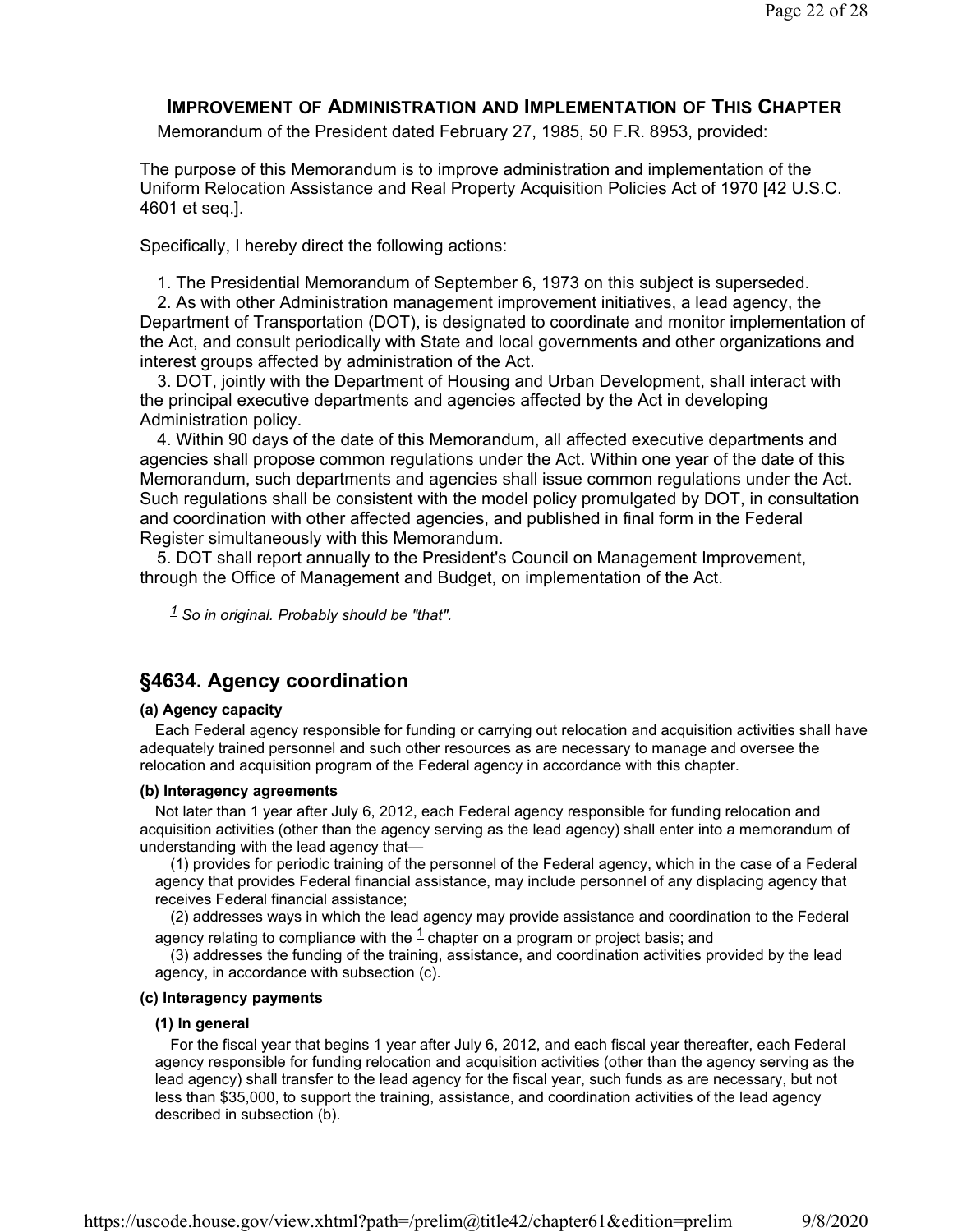#### **(2) Included costs**

The cost to a Federal agency of providing the funds described in paragraph (1) shall be included as part of the cost of 1 or more programs or projects undertaken by the Federal agency or with Federal financial assistance that result in the displacement of persons or the acquisition of real property.

(Pub. L. 91–646, title II, §214, as added Pub. L. 112–141, div. A, title I, §1521(e), July 6, 2012, 126 Stat. 578.)

### **REFERENCES IN TEXT**

This chapter and the chapter, referred to in subsecs. (a) and  $(b)(2)$ , were in the original "this Act" and "the Act", respectively, meaning Pub. L. 91–646, Jan. 2, 1971, 84 Stat. 1894, known as the Uniform Relocation Assistance and Real Property Acquisition Policies Act of 1970, which is classified principally to this chapter. For complete classification of this Act to the Code, see Short Title note set out under section 4601 of this title and Tables.

#### **PRIOR PROVISIONS**

A prior section 4634, Pub. L. 91–646, title II, §214, Jan. 2, 1971, 84 Stat. 1901, required head of each Federal agency to submit an annual report to the President respecting programs and policies established or authorized by this chapter, and the President to submit such reports to Congress, prior to repeal by Pub. L. 100–17, title IV, §§415, 418, Apr. 2, 1987, 100 Stat. 255, 256, effective on effective date provided in regulations promulgated under section 4633 of this title (as amended by section 412 of Pub. L. 100–17), but not later than 2 years after Apr. 2, 1987.

# **EFFECTIVE DATE**

Section effective on the date of enactment of Pub. L. 112–141, see section 1521(g) of Pub. L. 112–141, set out as a note under section 308 of Title 23, Highways.

*1 So in original. Probably should be "this".*

### **§4635. Planning and other preliminary expenses for additional housing**

In order to encourage and facilitate the construction or rehabilitation of housing to meet the needs of displaced persons who are displaced from dwellings because of any Federal or Federal financially assisted project, the head of the Federal agency administering such project is authorized to make loans as a part of the cost of any such project, or to approve loans as a part of the cost of any such project receiving Federal financial assistance, to nonprofit, limited dividend, or cooperative organizations or to public bodies, for necessary and reasonable expenses, prior to construction, for planning and obtaining federally insured mortgage financing for the rehabilitation or construction of housing for such displaced persons. Notwithstanding the preceding sentence, or any other law, such loans shall be available for not to exceed 80 per centum of the reasonable costs expected to be incurred in planning, and in obtaining financing for, such housing, prior to the availability of such financing, including, but not limited to, preliminary surveys and analyses of market needs, preliminary site engineering, preliminary architectural fees, site acquisition, application and mortgage commitment fees, and construction loan fees and discounts. Loans to an organization established for profit shall bear interest at a market rate established by the head of such Federal agency. All other loans shall be without interest. Such Federal agency head shall require repayment of loans made under this section, under such terms and conditions as he may require, upon completion of the project or sooner, and except in the case of a loan to an organization established for profit, may cancel any part or all of a loan if he determines that a permanent loan to finance the rehabilitation or the construction of such housing cannot be obtained in an amount adequate for repayment of such loan. Upon repayment of any such loan, the Federal share of the sum repaid shall be credited to the account from which such loan was made, unless the Secretary of the Treasury determines that such account is no longer in existence, in which case such sum shall be returned to the Treasury and credited to miscellaneous receipts.

(Pub. L. 91–646, title II, §215, Jan. 2, 1971, 84 Stat. 1901.)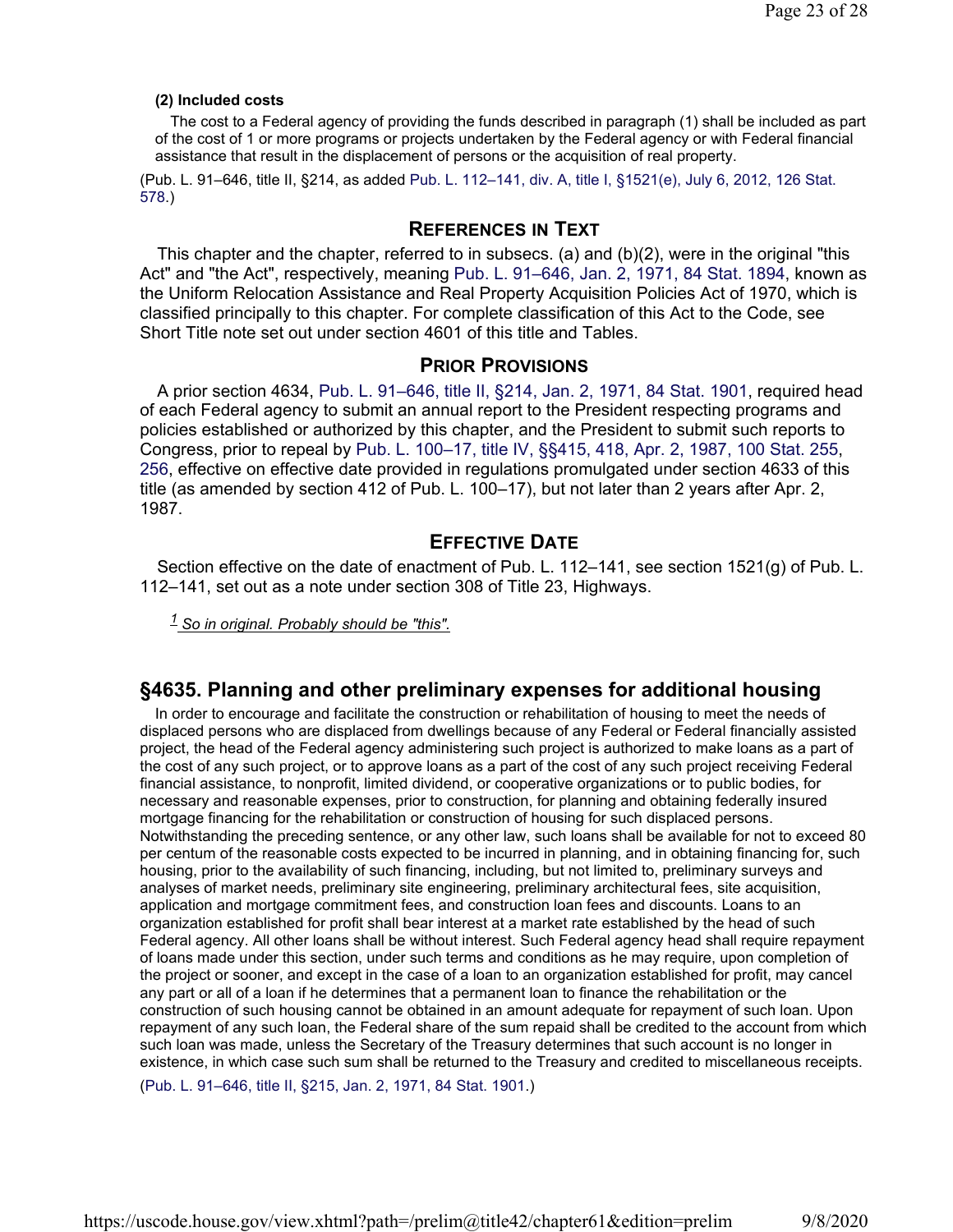# **§4636. Payments not to be considered as income for revenue purposes or for eligibility for assistance under Social Security Act or other Federal law**

No payment received under this subchapter shall be considered as income for the purposes of title 26; or for the purposes of determining the eligibility or the extent of eligibility of any person for assistance under the Social Security Act [42 U.S.C. 301 et seq.] or any other Federal law (except for any Federal law providing low-income housing assistance).

(Pub. L. 91–646, title II, §216, Jan. 2, 1971, 84 Stat. 1902; Pub. L. 99–514, §2, Oct. 22, 1986, 100 Stat. 2095; Pub. L. 100–17, title IV, §413, Apr. 2, 1987, 101 Stat. 255.)

## **REFERENCES IN TEXT**

The Social Security Act, referred to in text, is act Aug. 14, 1935, ch. 531, 49 Stat. 620, as amended, which is classified generally to chapter 7 (§301 et seq.) of this title. For complete classification of this Act to the Code, see section 1305 of this title and Tables.

### **AMENDMENTS**

**1987**—Pub. L. 100–17 inserted "(except for any Federal law providing low-income housing assistance)" before period at end.

**1986**—Pub. L. 99–514 substituted "Internal Revenue Code of 1986" for "Internal Revenue Code of 1954", which for purposes of codification was translated as "title 26" thus requiring no change in text.

# **EFFECTIVE DATE OF 1987 AMENDMENT**

Amendment by Pub. L. 100–17 effective on effective date provided in regulations promulgated under section 4633 of this title (as amended by section 412 of Pub. L. 100–17), but not later than 2 years after Apr. 2, 1987, see section 418 of Pub. L. 100–17, set out as a note under section 4601 of this title.

#### **§4637. Repealed. Pub. L. 100–17, title IV, §415, Apr. 2, 1987, 101 Stat. 255**

Section, Pub. L. 91–646, title II, §217, Jan. 2, 1971, 84 Stat. 1902, related to displacement by code enforcement, rehabilitation, and demolition programs receiving Federal assistance.

### **EFFECTIVE DATE OF REPEAL**

Repeal effective on effective date provided in regulations promulgated under section 4633 of this title (as amended by section 412 of Pub. L. 100–17), but not later than 2 years after Apr. 2, 1987, see section 418 of Pub. L. 100–17, set out as an Effective Date of 1987 Amendment note under section 4601 of this title.

# **§4638. Transfers of surplus property**

The Administrator of General Services is authorized to transfer to a State agency for the purpose of providing replacement housing required by this subchapter, any real property surplus to the needs of the United States within the meaning of chapters 1 to 11 of title 40 and division C (except sections 3302, 3307 (e), 3501(b), 3509, 3906, 4710, and 4711) of subtitle I of title 41. Such transfer shall be subject to such terms and conditions as the Administrator determines necessary to protect the interests of the United States and may be made without monetary consideration, except that such State agency shall pay to the United States all net amounts received by such agency from any sale, lease, or other disposition of such property for such housing.

(Pub. L. 91–646, title II, §218, Jan. 2, 1971, 84 Stat. 1902; Pub. L. 100–17, title IV, §414, Apr. 2, 1987, 101 Stat. 255.)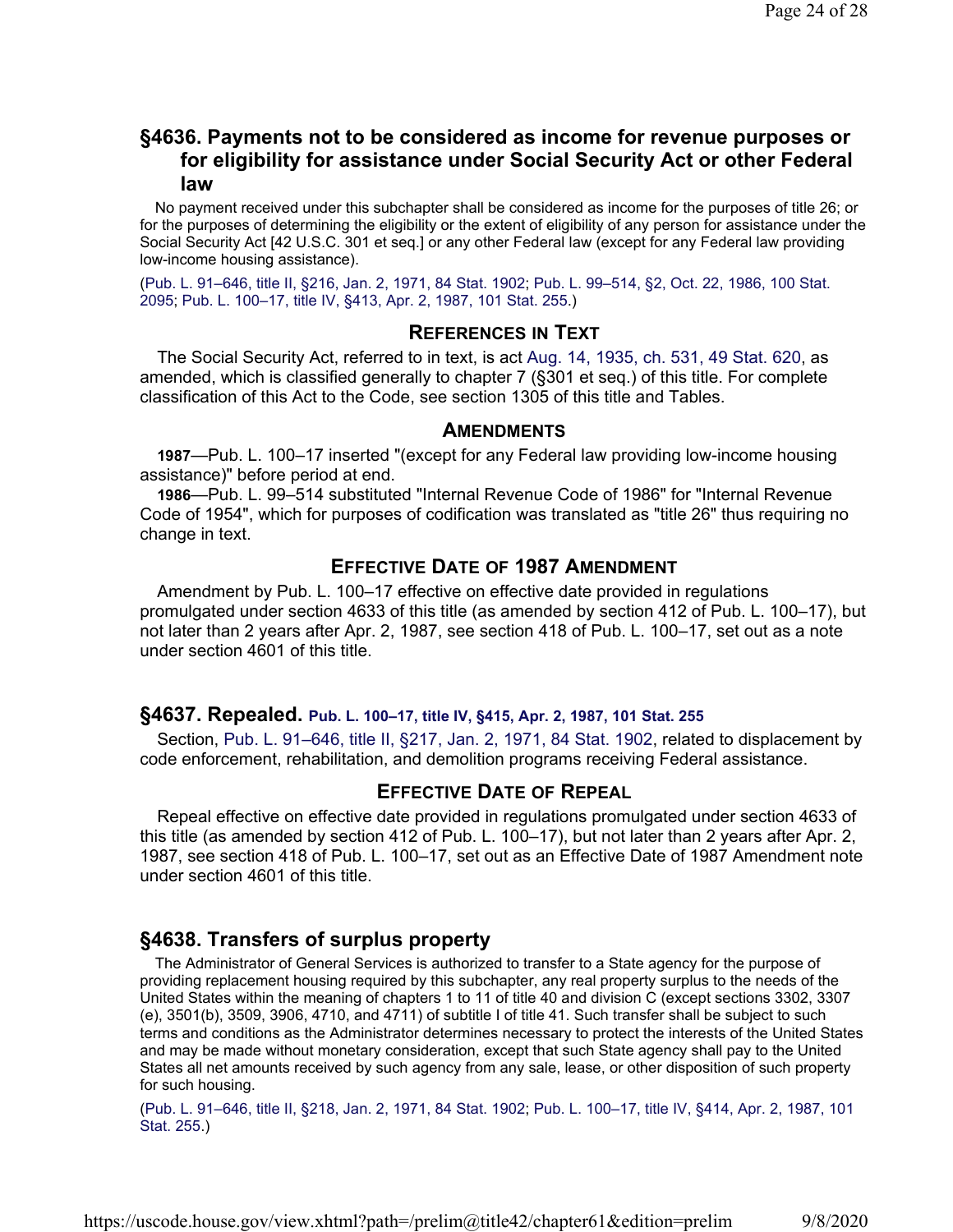### **CODIFICATION**

In text, "chapters 1 to 11 of title 40 and division C (except sections 3302, 3307(e), 3501(b), 3509, 3906, 4710, and 4711) of subtitle I of title 41" substituted for "the Federal Property and Administrative Services Act of 1949, as amended" on authority of Pub. L. 107–217, §5(c), Aug. 21, 2002, 116 Stat. 1303, which Act enacted Title 40, Public Buildings, Property, and Works, and Pub. L. 111–350, §6(c), Jan. 4, 2011, 124 Stat. 3854, which Act enacted Title 41, Public Contracts.

### **AMENDMENTS**

**1987**—Pub. L. 100–17 inserted "net" after "all".

#### **EFFECTIVE DATE OF 1987 AMENDMENT**

Amendment by Pub. L. 100–17 effective on effective date provided in regulations promulgated under section 4633 of this title (as amended by section 412 of Pub. L. 100–17), but not later than 2 years after Apr. 2, 1987, see section 418 of Pub. L. 100–17, set out as a note under section 4601 of this title.

#### **SUBCHAPTER III—UNIFORM REAL PROPERTY ACQUISITION POLICY**

## **§4651. Uniform policy on real property acquisition practices**

In order to encourage and expedite the acquisition of real property by agreements with owners, to avoid litigation and relieve congestion in the courts, to assure consistent treatment for owners in the many Federal programs, and to promote public confidence in Federal land acquisition practices, heads of Federal agencies shall, to the greatest extent practicable, be guided by the following policies:

(1) The head of a Federal agency shall make every reasonable effort to acquire expeditiously real property by negotiation.

(2) Real property shall be appraised before the initiation of negotiations, and the owner or his designated representative shall be given an opportunity to accompany the appraiser during his inspection of the property, except that the head of the lead agency may prescribe a procedure to waive the appraisal in cases involving the acquisition by sale or donation of property with a low fair market value.

(3) Before the initiation of negotiations for real property, the head of the Federal agency concerned shall establish an amount which he believes to be just compensation therefor and shall make a prompt offer to acquire the property for the full amount so established. In no event shall such amount be less than the agency's approved appraisal of the fair market value of such property. Any decrease or increase in the fair market value of real property prior to the date of valuation caused by the public improvement for which such property is acquired, or by the likelihood that the property would be acquired for such improvement, other than that due to physical deterioration within the reasonable control of the owner, will be disregarded in determining the compensation for the property. The head of the Federal agency concerned shall provide the owner of real property to be acquired with a written statement of, and summary of the basis for, the amount he established as just compensation. Where appropriate the just compensation for the real property acquired and for damages to remaining real property shall be separately stated.

(4) No owner shall be required to surrender possession of real property before the head of the Federal agency concerned pays the agreed purchase price, or deposits with the court in accordance with section 3114(a) to (d) of title 40, for the benefit of the owner, an amount not less than the agency's approved appraisal of the fair market value of such property, or the amount of the award of compensation in the condemnation proceeding for such property.

(5) The construction or development of a public improvement shall be so scheduled that, to the greatest extent practicable, no person lawfully occupying real property shall be required to move from a dwelling (assuming a replacement dwelling as required by subchapter II will be available), or to move his business or farm operation, without at least ninety days' written notice from the head of the Federal agency concerned, of the date by which such move is required.

(6) If the head of a Federal agency permits an owner or tenant to occupy the real property acquired on a rental basis for a short term or for a period subject to termination by the Government on short notice, the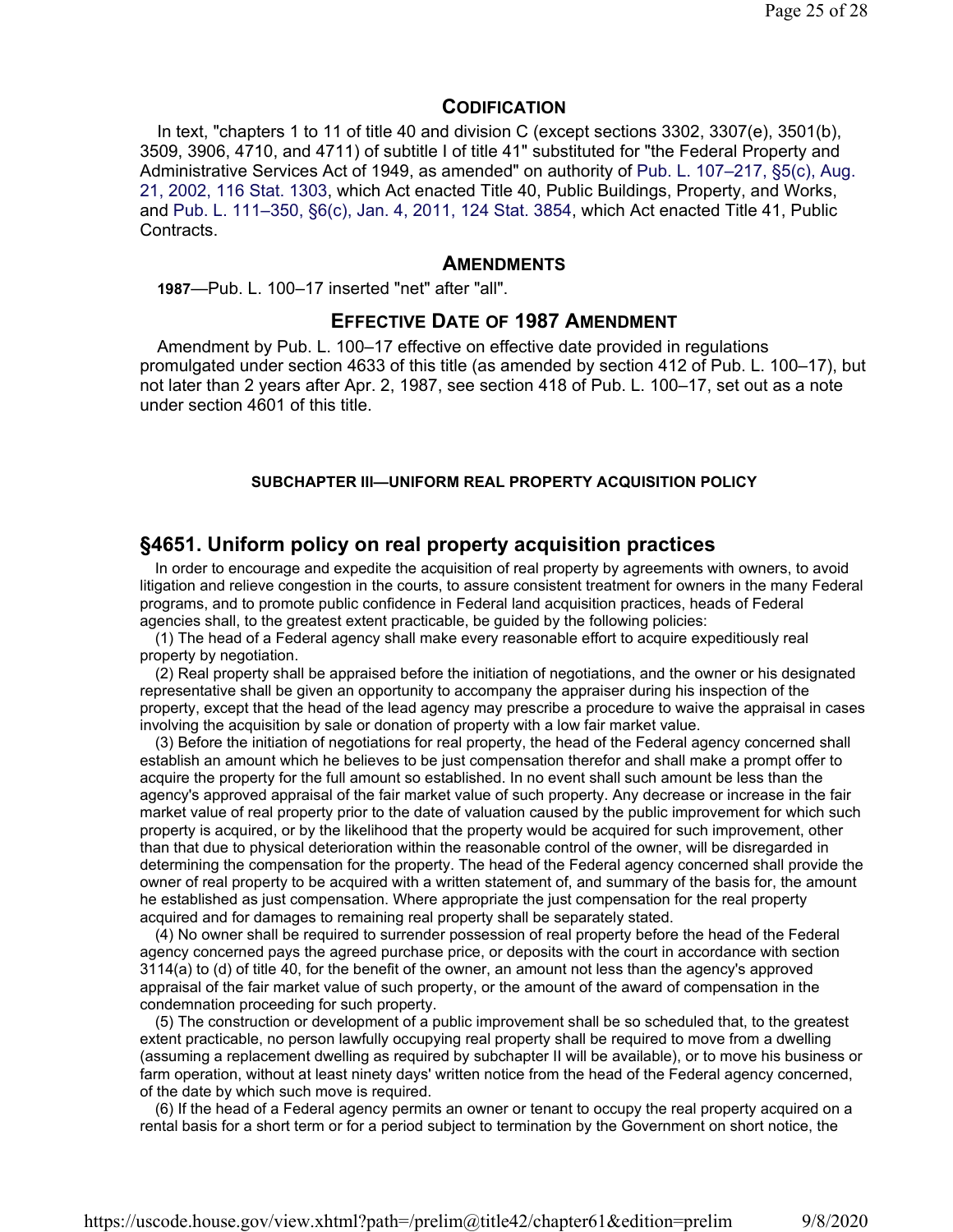amount of rent required shall not exceed the fair rental value of the property to a short-term occupier.

(7) In no event shall the head of a Federal agency either advance the time of condemnation, or defer negotiations or condemnation and the deposit of funds in court for the use of the owner, or take any other action coercive in nature, in order to compel an agreement on the price to be paid for the property.

(8) If any interest in real property is to be acquired by exercise of the power of eminent domain, the head of the Federal agency concerned shall institute formal condemnation proceedings. No Federal agency head shall intentionally make it necessary for an owner to institute legal proceedings to prove the fact of the taking of his real property.

(9) If the acquisition of only a portion of a property would leave the owner with an uneconomic remnant, the head of the Federal agency concerned shall offer to acquire that remnant. For the purposes of this chapter, an uneconomic remnant is a parcel of real property in which the owner is left with an interest after the partial acquisition of the owner's property and which the head of the Federal agency concerned has determined has little or no value or utility to the owner.

(10) A person whose real property is being acquired in accordance with this subchapter may, after the person has been fully informed of his right to receive just compensation for such property, donate such property, and part thereof, any interest therein, or any compensation paid therefor to a Federal agency, as such person shall determine.

(Pub. L. 91–646, title III, §301, Jan. 2, 1971, 84 Stat. 1904; Pub. L. 100–17, title IV, §416, Apr. 2, 1987, 101 Stat. 255.)

# **REFERENCES IN TEXT**

Subchapter II, referred to in par. (5), was in the original "title II", meaning title II of Pub. L. 91– 646, Jan. 2, 1971, 84 Stat. 1895, which is classified principally to subchapter II of this chapter. For complete classification of title II to the Code, see Short Title note set out under section 4601 of this title and Tables.

This chapter, referred to in par. (9), was in the original "this Act", meaning Pub. L. 91–646, Jan. 2, 1971, 84 Stat. 1894, known as the Uniform Relocation Assistance and Real Property Acquisition Policies Act of 1970, which is classified principally to this chapter. For complete classification of this Act to the Code, see Short Title note set out under section 4601 of this title and Tables.

This subchapter, referred to in par. (10), was in the original "this title", meaning title III of Pub. L. 91–646, Jan. 2, 1971, 84 Stat. 1904, which is classified principally to this subchapter. For complete classification of title III to the Code, see Tables.

### **CODIFICATION**

In par. (4), "section 3114(a) to (d) of title 40" substituted for "section 1 of the Act of February 26, 1931 (46 Stat. 1421; 40 U.S.C. 258a)" on authority of Pub. L. 107–217, §5(c), Aug. 21, 2002, 116 Stat. 1303, the first section of which enacted Title 40, Public Buildings, Property, and Works.

### **AMENDMENTS**

**1987**—Par. (2). Pub. L. 100–17, §416(a), inserted provision respecting the waiver of appraisal in cases involving the acquisition of property with a low fair market value.

Par. (9). Pub. L. 100–17, §416(b), amended par. (9) generally. Prior to amendment, par. (9) read as follows: "If the acquisition of only part of a property would leave its owner with an uneconomic remnant, the head of the Federal agency concerned shall offer to acquire the entire property."

Par. (10). Pub. L. 100–17, §416(c), added par. (10).

# **EFFECTIVE DATE OF 1987 AMENDMENT**

Amendment by Pub. L. 100–17 effective on effective date provided in regulations promulgated under section 4633 of this title (as amended by section 412 of Pub. L. 100–17), but not later than 2 years after Apr. 2, 1987, see section 418 of Pub. L. 100–17, set out as a note under section 4601 of this title.

# **SAVINGS PROVISION**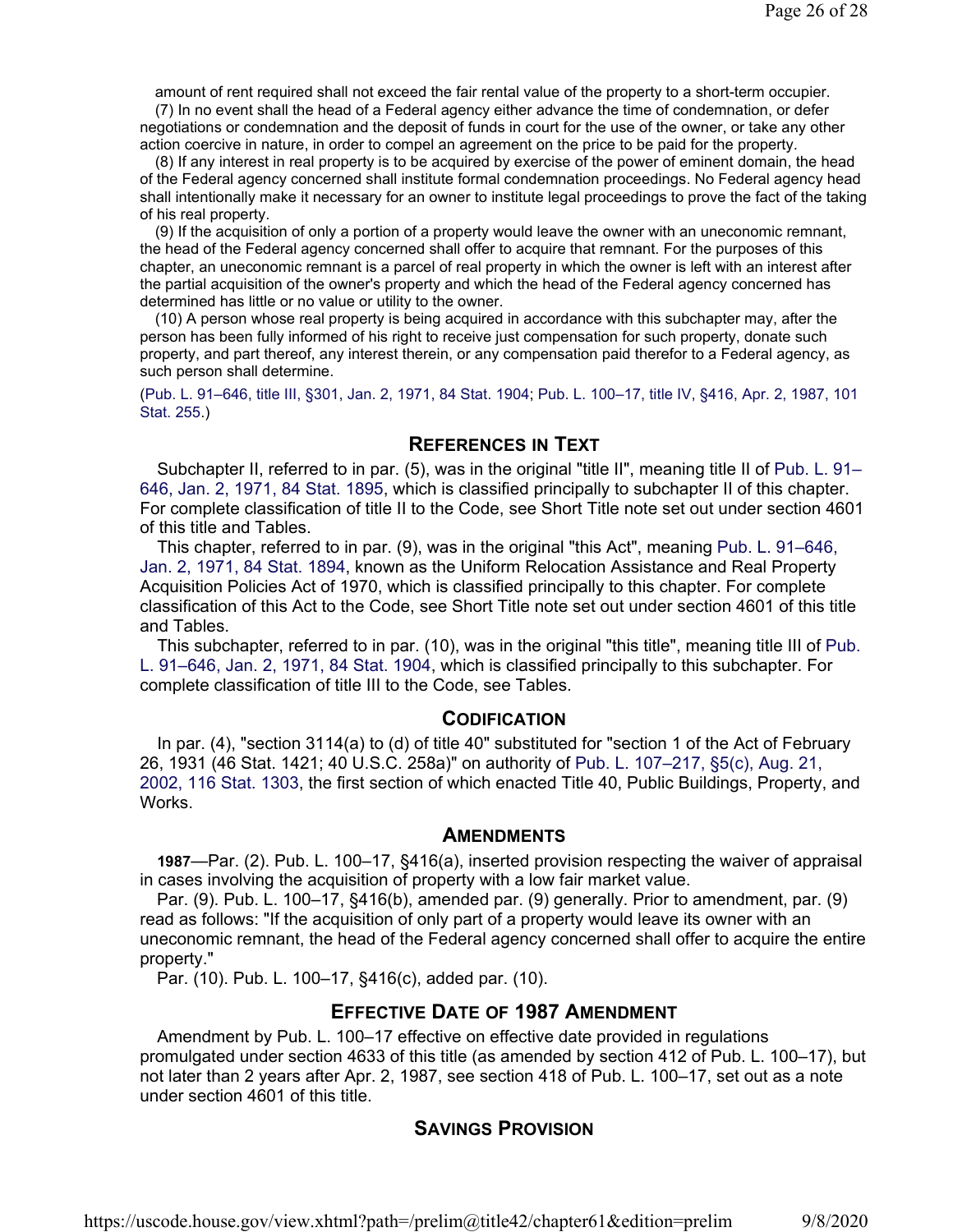Pub. L. 91–646, title III, §306, Jan. 2, 1971, 84 Stat. 1907, provided in part that: "Any rights or liabilities now existing under prior Acts or portions thereof shall not be affected by the repeal of such prior Act or portions thereof under this section [repealing sections 3071 to 3073 of this title, section 141 of Title 23, Highways, and section 596 of Title 33, Navigation and Navigable Waters]."

### **§4652. Buildings, structures, and improvements**

(a) Notwithstanding any other provision of law, if the head of a Federal agency acquires any interest in real property in any State, he shall acquire at least an equal interest in all buildings, structures, or other improvements located upon the real property so acquired and which he requires to be removed from such real property or which he determines will be adversely affected by the use to which such real property will be put.

(b)(1) For the purpose of determining the just compensation to be paid for any building, structure, or other improvement required to be acquired by subsection (a) of this section, such building, structure, or other improvement shall be deemed to be a part of the real property to be acquired notwithstanding the right or obligation of a tenant, as against the owner of any other interest in the real property, to remove such building, structure, or improvement at the expiration of his term, and the fair market value which such building, structure, or improvement contributes to the fair market value of the real property to be acquired, or the fair market value of such building, structure, or improvement for removal from the real property, whichever is the greater, shall be paid to the tenant therefor.

(2) Payment under this subsection shall not result in duplication of any payments otherwise authorized by law. No such payment shall be made unless the owner of the land involved disclaims all interest in the improvements of the tenant. In consideration for any such payment, the tenant shall assign, transfer, and release to the United States all his right, title, and interest in and to such improvements. Nothing in this subsection shall be construed to deprive the tenant of any rights to reject payment under this subsection and to obtain payment for such property interests in accordance with applicable law, other than this subsection.

(Pub. L. 91–646, title III, §302, Jan. 2, 1971, 84 Stat. 1905.)

# **§4653. Expenses incidental to transfer of title to United States**

The head of a Federal agency, as soon as practicable after the date of payment of the purchase price or the date of deposit in court of funds to satisfy the award of compensation in a condemnation proceeding to acquire real property, whichever is the earlier, shall reimburse the owner, to the extent the head of such agency deems fair and reasonable, for expenses he necessarily incurred for—

(1) recording fees, transfer taxes, and similar expenses incidental to conveying such real property to the United States;

(2) penalty costs for prepayment of any preexisting recorded mortgage entered into in good faith encumbering such real property; and

(3) the pro rata portion of real property taxes paid which are allocable to a period subsequent to the date of vesting title in the United States, or the effective date of possession of such real property by the United States, whichever is the earlier.

(Pub. L. 91–646, title III, §303, Jan. 2, 1971, 84 Stat. 1906.)

## **§4654. Litigation expenses**

#### **(a) Judgment for owner or abandonment of proceedings**

The Federal court having jurisdiction of a proceeding instituted by a Federal agency to acquire real property by condemnation shall award the owner of any right, or title to, or interest in, such real property such sum as will in the opinion of the court reimburse such owner for his reasonable costs, disbursements, and expenses, including reasonable attorney, appraisal, and engineering fees, actually incurred because of the condemnation proceedings, if—

(1) the final judgment is that the Federal agency cannot acquire the real property by condemnation; or

(2) the proceeding is abandoned by the United States.

#### **(b) Payment**